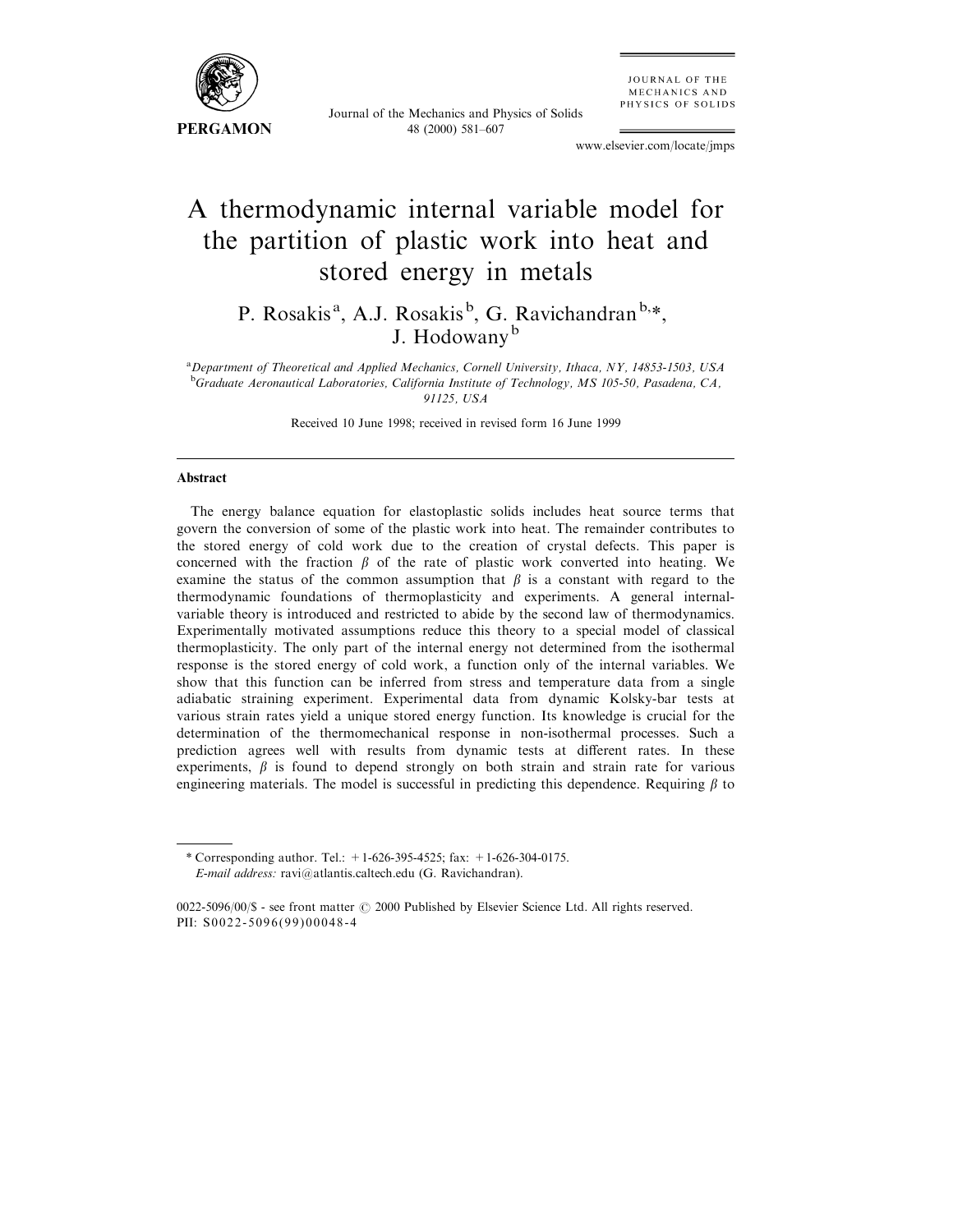be constant is thus an approximation of dubious validity.  $\oslash$  2000 Published by Elsevier Science Ltd. All rights reserved.

Keywords: A. Thermomechanical processes; B. Constitutive behavior; B. Viscoplastic material; C. Kolsky bar

## 1. Introduction

A complete description of thermomechanical processes for elastoplastic solids at the continuum level involves appropriate statements of the first and second laws of thermodynamics, in addition to momentum balance laws and constitutive relations. The statement of energy balance (the first law of thermodynamics) may be viewed as an equation governing the evolution of the temperature field. As such, it involves heat source terms representing heating due to thermomechanical coupling and inelastic dissipation. One of these terms describes heating through recoverable (elastic) deformations. Another term governs the conversion of some part of the non-recoverable plastic work into heat. The remaining part of the plastic work contributes to the storage of internal energy through the creation and rearrangement of crystal imperfections, especially dislocations, but also point defects, stacking faults and twins. This is known as the stored energy of cold work.

This paper is concerned with the fraction, commonly denoted by  $\beta$ , of the rate of plastic work converted into heating. It has been customary in the mechanics literature to assume that  $\beta$  is a constant, typically chosen between 0.8 and 1 (e.g., Belytschko et al., 1991; Clifton et al., 1984; Kapoor and Nemat-Nasser, 1998; Needleman and Tvergaard, 1995; Simo and Miehe, 1992; Wright and Ockendon, 1992; Zhou et al., 1996). This practice is often justified by citing the early pioneering work of G. I. Taylor and his coworkers (Farren and Taylor, 1925; Taylor and Quinney, 1937), who performed the first experiments investigating this issue. Since then, numerous attempts have been made to measure  $\beta$ , resulting in a wealth of experimental information on the stored energy of cold work. This information is primarily obtained by means of quasistatic experiments and features alarming amounts of scatter in data for nominally identical materials. A detailed review of the literature on cold work is provided by Bever et al. (1973) and various experimental techniques to measure it have been compared by Hodowany et al. (1998).

More recently, Mason et al. (1993) made the first attempt to measure  $\beta$  via fully dynamic experiments performed over a wide range of strains and strain rates. The main contribution of this study was to demonstrate experimentally that  $\beta$  can have a substantial dependence on strain and strain rate. This motivated an extensive experimental investigation using a Kolsky pressure bar to measure the stress-strain response and a high-speed infrared detector to measure the temperature during deformation (Hodowany et al., 1998). They present systematic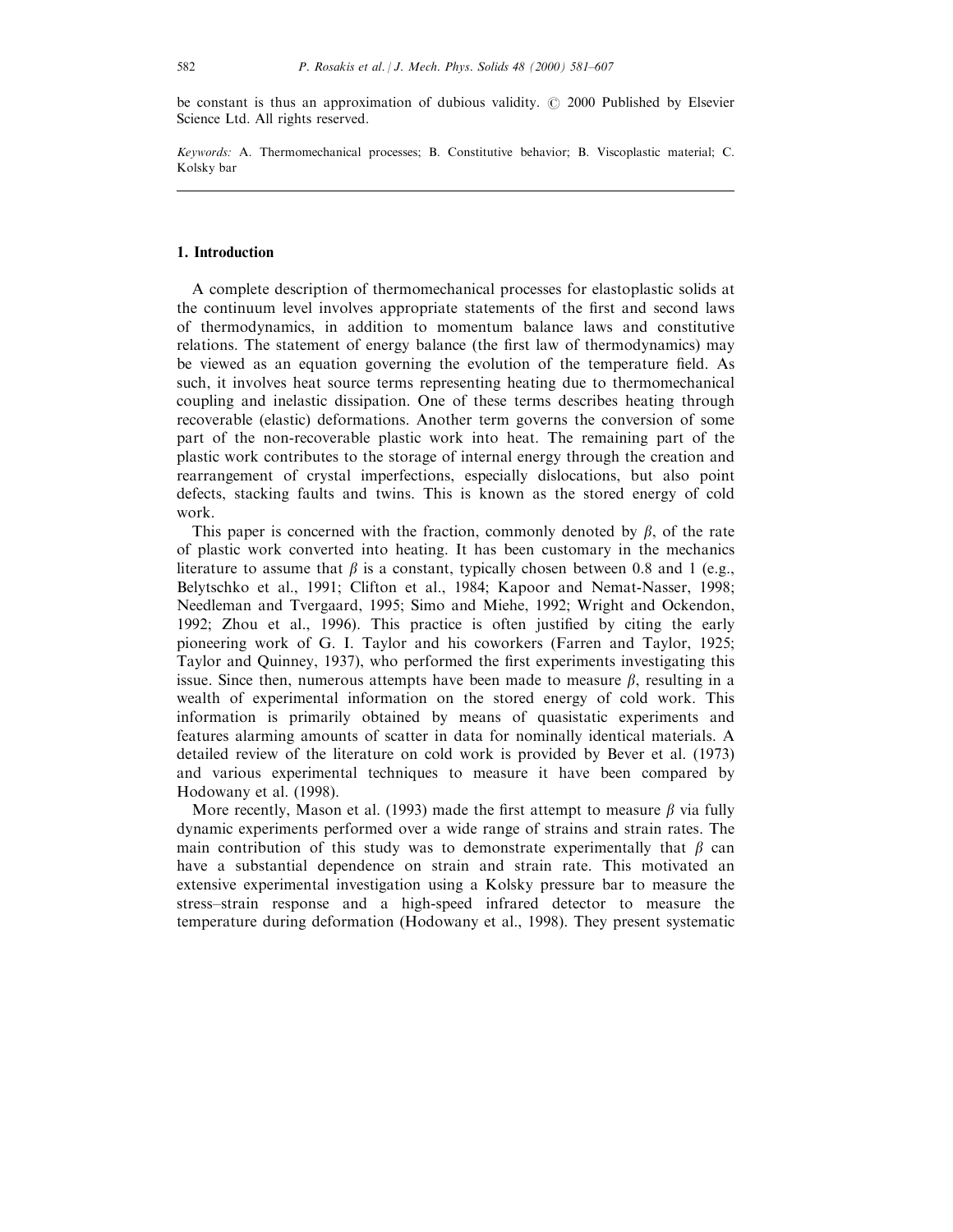and conclusive experimental evidence of the effect of strain and strain rate on the partition of plastic work into stored energy and heat. The results show dramatic variations of  $\beta$  with both strain and strain rate for engineering materials such as aluminum alloys or titanium.

This observation suggests that assuming  $\beta$  to be a constant in theoretical and numerical studies of coupled thermomechanical processes may result in inaccuracies in predicted strain, stress and temperature fields, especially in the presence of high-rate adiabatic deformations. In particular, thermoplastic instabilities associated with dynamic shear banding (Zhou et al., 1996), dynamic necking, penetration (Camacho and Ortiz, 1997), and high-speed machining (Marusich and Ortiz, 1995) are accompanied by localized strains and strain rates, and substantial heat generation due to thermoplastic coupling, and are thus expected to be influenced by the form of  $\beta$ .

Other problems of practical interest that are affected by this issue address the temperature rise at the tips of dynamically propagating cracks (Zehnder and Rosakis, 1991), pore collapse during dynamic consolidation (Tong and Ravichandran, 1995), and hot spot initiation during mechanical loading of explosives (Dienes, 1996; Howe et al., 1985).

This investigation examines the theoretical foundations underlying the partition of plastic work into heat and stored energy. We seek a rational thermodynamic basis for a version of the energy balance equation that is often taken for granted in the literature and in which  $\beta$  plays a central role.

Section 2 contains a brief summary of the fundamentals of continuum thermodynamics. In Section 3 we describe an internal-variable formulation of classical, rate-dependent thermoplasticity theory. We enforce the restrictions imposed on this general theory by the second law of thermodynamics. The first law of thermodynamics, or energy balance equation, is thereby brought into a form that allows identification of the thermoelastic and inelastic contributions to heat generation. For simplicity the development is one-dimensional; this suffices for a treatment of the Kolsky pressure bar experiments described by Hodowany et al. (1998).

The theory is specialized further in Sections 4 and 5 by means of experimentally motivated assumptions. These concern the dependence of the specific heat and the stress response function on the internal variables and the elastic strain. The main consequence of these assumptions is that the internal energy decouples into a sum of three functions of one variable. These are identified as the elastic energy, which depends solely on elastic strain, the thermal energy, which is a function of temperature, and the stored energy of cold work, which depends only on the internal variable. A similar decomposition holds for the entropy. Physically speaking, the stored energy of cold work is due to the generation and rearrangement of defects during plastic deformation; it depends on the extent of the latter through the internal variable. The inelastic heating term of the energy equation reduces to the excess of the rate of plastic work over the rate of change of the stored energy of cold work. The ratio  $\beta$  of the inelastic heating over the plastic work rate is thus determined by the specific form of the stored energy of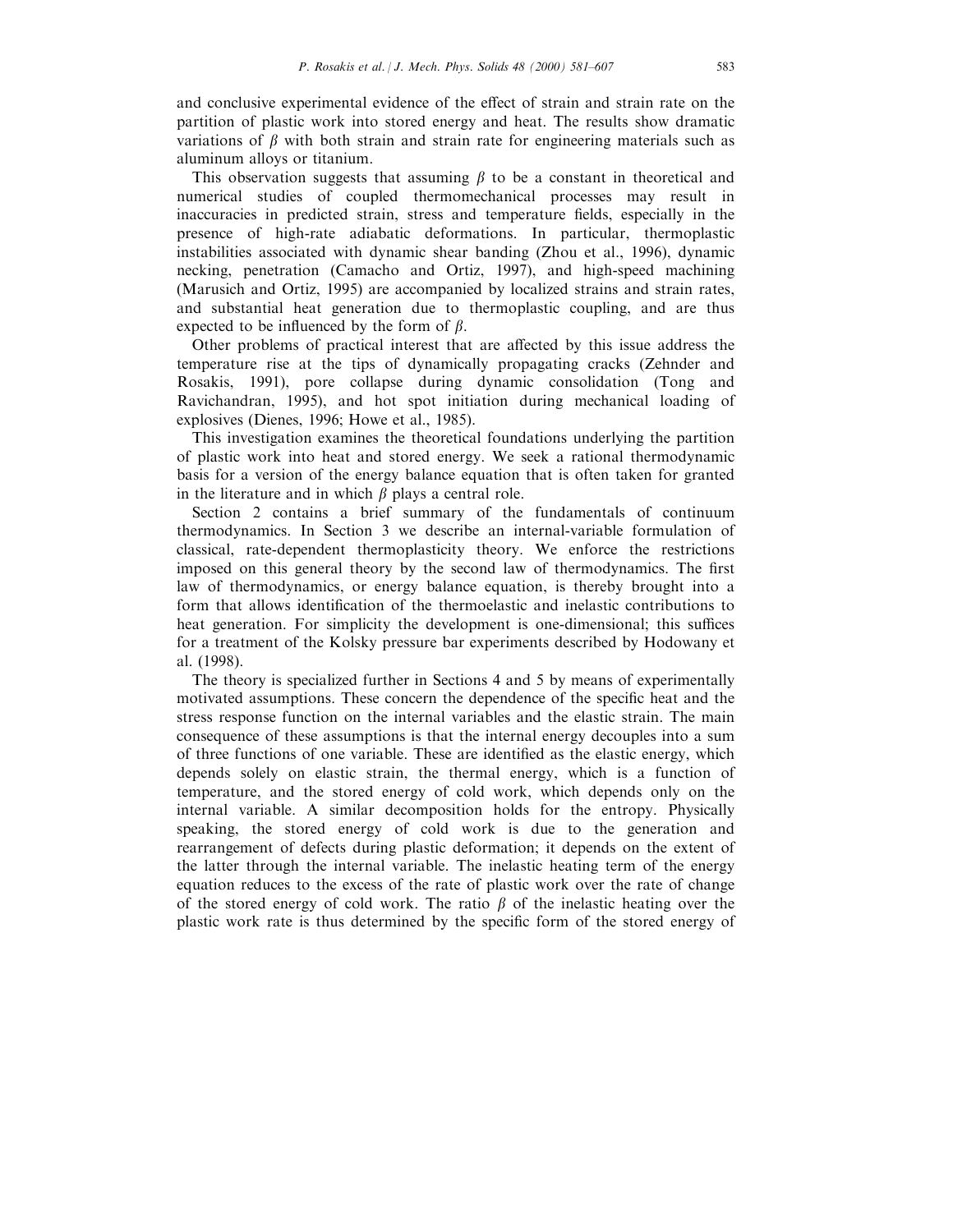cold work and the evolution laws governing plastic flow. As a result,  $\beta$  depends on the history of the thermomechanical process and is not a constant in general.

Evolution laws for the plastic strain and the internal variable are discussed in Section 6 with emphasis on a special class of rate-dependent thermoplastic constitutive models.

In Section 7, we focus on adiabatic homogeneous processes with a view towards modeling the Kolsky pressure bar experiments described by Hodowany et al. (1998). For such processes we find that the temperature and stress histories are determined by the strain history as solutions of a system of ordinary differential equations. However, this is possible only if the stored energy of cold work is a known function of the internal variable. This function should be recognized as playing a constitutive role; without it the model is incomplete and inapplicable to any non-isothermal process involving plastic flow.

We demonstrate that the stored energy of cold work can be obtained from a single adiabatic experimental record of the stress and temperature history, provided that the isothermal response and thermal softening characteristics of the material are known. Using experimental data from Hodowany et al. (1998), we measure the stored energy of cold work for an essentially rate-insensitive aluminum alloy and highly rate-sensitive titanium. For each material, experiments at different strain rates produce the same stored energy of cold work as a function of the internal variable, in a fashion consistent with the theory.

Once the dependence of the stored energy of cold work on plastic strain is established, the complete adiabatic stress and temperature response of these materials is predicted for tests at various levels of strain rate. The results are in excellent agreement with experimental data found in Hodowany et al. (1998).

A detailed study of the fraction  $\beta$  is undertaken in Section 8. For constant-rate adiabatic processes, our approach yields a semi-analytical expression for  $\beta$  as a function of plastic strain, with a parametric dependence on plastic strain rate. For aluminum we find that  $\beta$  has a strong dependence on strain (but is essentially independent of the strain rate). In the case of titanium we find a somewhat less dramatic dependence on strain, but a substantial dependence on strain rate. Both observations show very good agreement with values of  $\beta$  measured experimentally by Hodowany et al. (1998).

For a general, not necessarily adiabatic, thermomechanical process,  $\beta$  is a history-dependent quantity. Requiring it to be a constant is at best an approximation, and is not supported by experimental evidence. A complete constitutive model for thermoplasticity should include a free energy function accounting for the stored energy of cold work (e.g., Chaboche, 1993; Bodner and Lindenfeld, 1995), instead of ad hoc assumptions about  $\beta$ . An expression for the stored energy of cold work may be obtained in various ways. One possibility is to extract it from dynamic experiments as we show in this paper. Alternatively, one might deduce it from a micromechanical model that accounts for the generation and evolution of crystal defects, and keeps track of the energy stored in their configuration. Examples of that approach are studies by Aravas et al. (1990) and Zehnder (1990).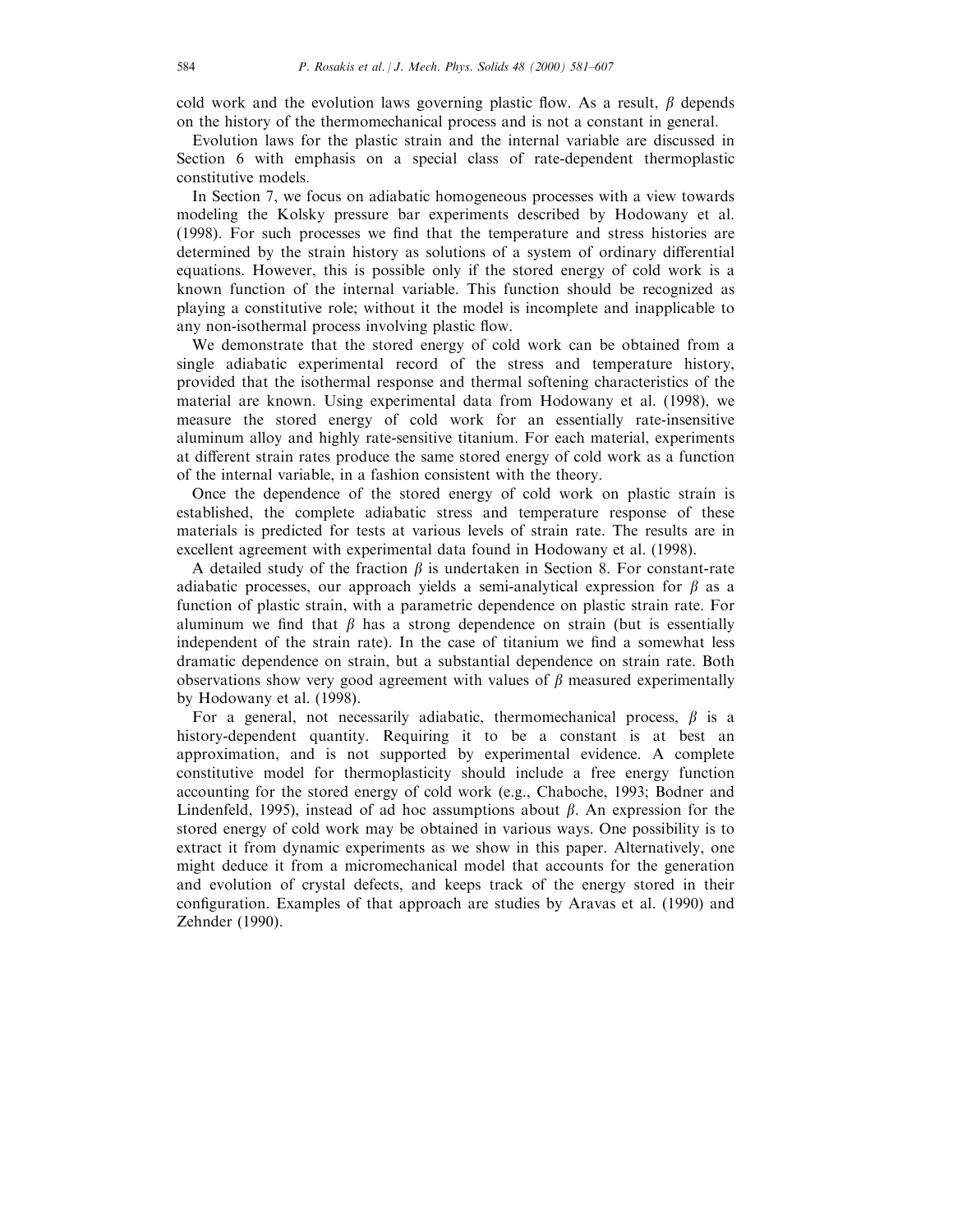## 2. General thermodynamic considerations

We recall some of the fundamentals of continuum thermodynamics: see e.g., Truesdell (1984) and Bowen (1989) for general treatments; Carlson (1972) for thermoelasticity; Lubliner (1990) and Antman (1995) for thermoplasticity theories. A thermomechanical process for a solid body can be described by a vector displacement field  $\mathbf{u}(\mathbf{x}, t)$  and a scalar absolute temperature field  $\theta(\mathbf{x}, t)$ . Here x is the position vector of a particle in a fixed reference configuration of the body and  $t$  is time; we employ a referential (Lagrangian) description.

The thermomechanical process is to conform to momentum balance and to the first and second laws of thermodynamics. These balance laws involve the following fields: *Piola–Kirchhoff stress tensor field*  $\sigma$ , *internal energy* per unit volume e, entropy per unit volume  $\eta$ , absolute temperature  $\theta > 0$ , heat flux vector **q** and heat supply per unit volume<sup>1</sup> r. The local version of the first law of thermodynamics requires that for every thermomechanical process, the above fields satisfy the energy balance equation

$$
\boldsymbol{\sigma} \cdot \nabla \dot{\mathbf{u}} + \nabla \cdot \mathbf{q} + r = \dot{e};\tag{1}
$$

the term  $\sigma \cdot \nabla \dot{\mathbf{u}}$  is the *stress power*. The following local version of the second law of thermodynamics is known in continuum mechanics as the Clausius-Duhem inequality:

$$
\dot{\eta} - \nabla \cdot (\mathbf{q}/\theta) - r \ge 0. \tag{2}
$$

After use of (1), the second law (2) assumes the alternative form

$$
[\theta \dot{\eta} - \dot{e} + \mathbf{\sigma} \cdot \nabla \dot{\mathbf{u}}] + \frac{1}{\theta} \mathbf{q} \cdot \nabla \theta \ge 0.
$$
 (3)

The expression within brackets above is called the internal dissipation per unit volume, defined as

$$
\delta = \mathbf{\sigma} \cdot \nabla \dot{\mathbf{u}} - \dot{e} + \theta \dot{\eta}.\tag{4}
$$

This definition divides the entropy production into the sum of internally dissipative and heat-conductive parts.

The second law can also be stated in terms of the Helmholtz free energy per unit volume  $\psi=e-\theta\eta$  as follows:

$$
-\dot{\psi} - \eta \dot{\theta} + \boldsymbol{\sigma} \cdot \nabla \dot{\mathbf{u}} + \frac{1}{\theta} \mathbf{q} \cdot \nabla \theta \ge 0.
$$
 (5)

The internal dissipation  $\delta$  satisfies

 $1$  These correspond to specific fields (per unit mass) multiplied by the constant reference mass density.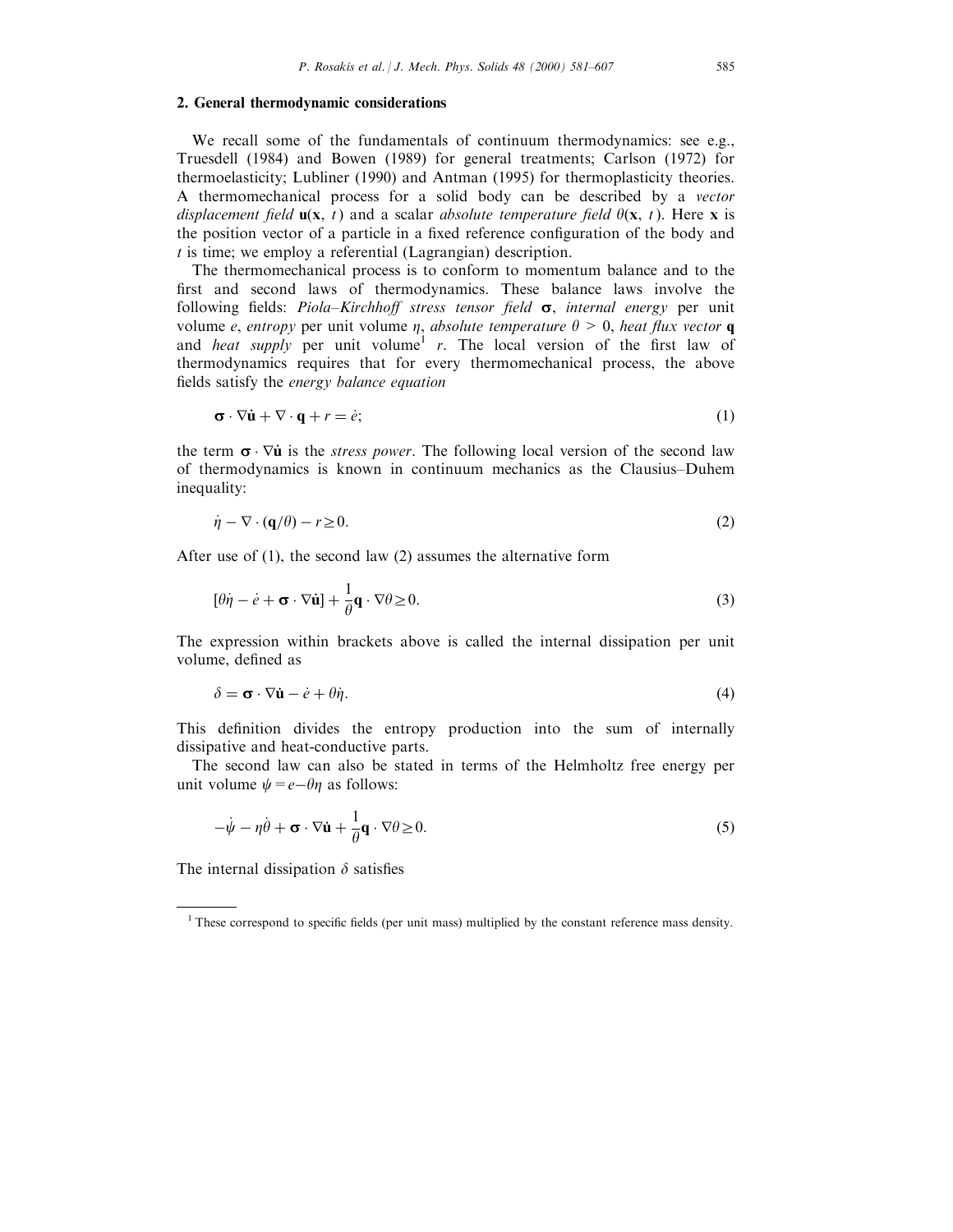$$
\delta = \mathbf{\sigma} \cdot \nabla \dot{\mathbf{u}} - \dot{\psi} - \eta \dot{\theta}.
$$
 (6)

By using (1), (6) and the definition of  $\psi$ , the energy balance equation can now be written as

$$
\delta + \nabla \cdot \mathbf{q} + r = \theta \dot{\eta}.\tag{7}
$$

Constitutive laws relating the above fields are the subject of the next section.

## 3. Constitutive description in terms of internal variables

In this paper we develop a one-dimensional constitutive model in the context of classical thermoplasticity theory. All fields have a one-dimensional spatial dependence on the reference coordinate x. Thermomechanical processes are described by a scalar axial displacement  $u=u(x, t)$  and a temperature  $\theta = \theta(x, t)$ . The scalars of  $\sigma$ ,  $\varepsilon = u_x$  and q denote axial stress, strain<sup>2</sup> and heat flux, respectively, while  $\nabla \theta$  is determined by  $\theta_x$ ; subscripts indicate partial differentiation with respect to the corresponding variable. We employ an internalvariable formulation. This involves introduction of two additional constitutive variables, the plastic strain  $\varepsilon^p$  and the internal variable or hardening variable<sup>3</sup>  $\xi$ , which are to obey suitable evolution laws. The constitutive laws for  $\sigma$ , e,  $\eta$ , q and  $\psi$ , as well as the evolution laws for the rates  $\dot{\varepsilon}^{\text{p}}$  and  $\dot{\xi}$ , are assumed to be expressible via functions of the same array of variables, namely ( $\varepsilon$ ,  $\varepsilon$ <sup>p</sup>,  $\xi$ ,  $\theta$ ,  $\theta_x$ ), as suggested by the notion of equipresence (Truesdell and Toupin, 1960). Here however, we immediately confine attention to the special case of classical plasticity, in which dependence on  $\varepsilon$  and  $\varepsilon^{\rm p}$  appears only through their difference  $\epsilon - \epsilon^p$ . The elastic strain is accordingly defined as

$$
\varepsilon^{\rm e} = \varepsilon - \varepsilon^{\rm p} \tag{8}
$$

so that the usual additive decomposition  $\varepsilon = \varepsilon^e + \varepsilon^p$  holds. Specifically, we assume that for every thermomechanical process of the body

$$
\sigma = \hat{\sigma}(\varepsilon^e, \xi, \theta, \theta_x),
$$

$$
e = \hat{e}(\varepsilon^e, \xi, \theta, \theta_x),
$$

$$
\eta = \hat{\eta}(\varepsilon^e, \xi, \theta, \theta_x),
$$

$$
\psi = \hat{\psi}(\varepsilon^e, \xi, \theta, \theta_x),
$$

<sup>&</sup>lt;sup>2</sup> Alternatively, in one-dimensional shear u is the transverse displacement,  $\sigma$  and  $\varepsilon$  are shear stress and strain, respectively.<br><sup>3</sup> A generalization involving multiple internal variables is straightforward.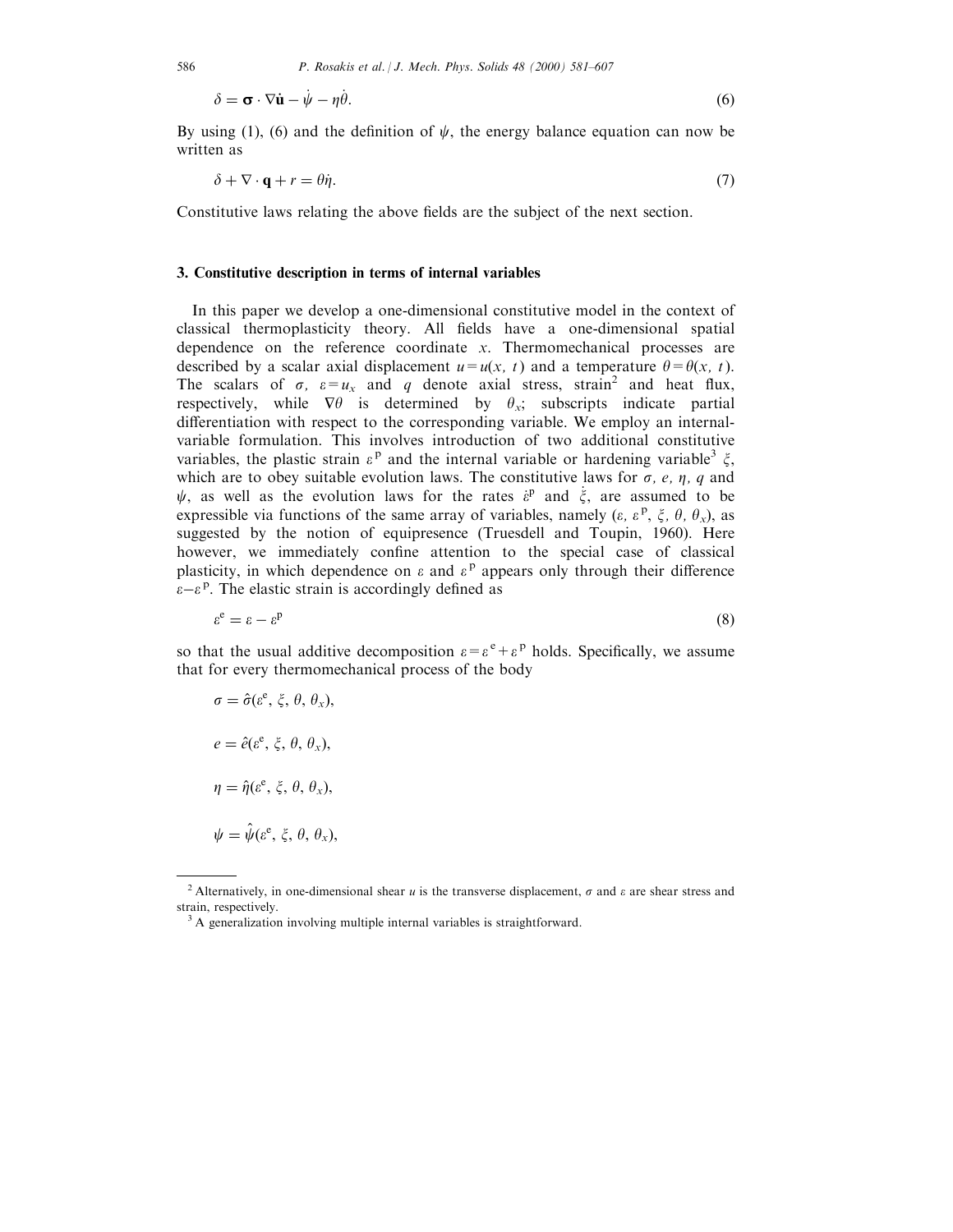$$
q = \hat{q}(\varepsilon^e, \xi, \theta, \theta_x),
$$
  
\n
$$
\dot{\varepsilon}^p = \hat{P}(\varepsilon^e, \xi, \theta, \theta_x),
$$
  
\n
$$
\dot{\xi} = \hat{\Xi}(\varepsilon^e, \xi, \theta, \theta_x),
$$
  
\n(9)

the right-hand-sides being constitutive response functions, assumed to be as smooth as desired. The last two equations represent evolution laws for the plastic strain and the internal variable. The formulation so far follows well-established internal-variable theories (Coleman and Gurtin, 1967; Rice, 1970, 1971; Lubliner 1972, 1990; Antman, 1995); it leads to a rate-dependent thermoplasticity theory as will become evident in Section 6.

We restrict the constitutive description by requiring that the second law (5) hold for every thermodynamic process. This standard procedure of constitutive reduction is due to Coleman and Noll (1963); for its implications on plasticity see Lubliner (1972, 1990) and Chaboche (1993). Using the chain rule and  $(8)$  we find

$$
\dot{\psi} = \hat{\psi}_{\varepsilon^c} \dot{\varepsilon} - \hat{\psi}_{\varepsilon^c} \dot{\varepsilon}^p + \hat{\psi}_{\zeta} \dot{\xi} + \hat{\psi}_{\theta} \dot{\theta} + \hat{\psi}_{\theta_x} \dot{\theta}_x, \tag{10}
$$

where subscripts indicate partial differentiation (e.g.,  $\hat{\psi}_{\varepsilon^e} = \partial \hat{\psi} (\varepsilon^e, \xi, \theta, \theta_x) / \partial \varepsilon^e$ ). Substituting the above into (5) and using the evolution laws in (9) for  $\dot{\varepsilon}^{\text{p}}$  and  $\dot{\xi}$ , we obtain

$$
[\hat{\sigma}(\varepsilon^e, \xi, \theta, \theta_x) - \hat{\psi}_{\varepsilon^e}(\varepsilon^e, \xi, \theta, \theta_x)]\dot{\varepsilon} - [\hat{\eta}(\varepsilon^e, \xi, \theta, \theta_x) + \hat{\psi}_{\theta}(\varepsilon^e, \xi, \theta, \theta_x) \n\theta_x)]\dot{\theta} - \hat{\psi}_{\theta_x}(\varepsilon^e, \xi, \theta, \theta_x)\dot{\theta}_x + [\hat{\psi}_{\varepsilon^e}(\varepsilon^e, \xi, \theta, \theta_x)\hat{P}(\varepsilon^e, \xi, \theta, \theta_x) - \hat{\psi}_{\xi}(\varepsilon^e, \xi, \theta, \theta_x)]\n\theta, \theta_x)\hat{\Xi}(\varepsilon^e, \xi, \theta, \theta_x)] + \frac{1}{\theta}\hat{q}(\varepsilon^e, \xi, \theta, \theta_x)\theta_x \ge 0.
$$
\n(11)

By requiring that (11) should hold for any thermodynamic process, one concludes that the terms multiplying  $\dot{\varepsilon}$ ,  $\dot{\theta}$  and  $\dot{\theta}_x$  in the above expression must vanish. This implies that

$$
\psi = \hat{\psi}(e^e, \xi, \theta),
$$
  
\n
$$
\sigma = \hat{\sigma}(e^e, \xi, \theta) = \hat{\psi}_{e^e}(e^e, \xi, \theta),
$$
  
\n
$$
\eta = \hat{\eta}(e^e, \xi, \theta) = -\hat{\psi}_{\theta}(e^e, \xi, \theta).
$$
\n(12)

In particular,  $\hat{\psi}$ ,  $\hat{\sigma}$  and  $\hat{\eta}$  are independent of  $\theta_x$ , whereas  $\hat{q}$ ,  $\hat{P}$  and  $\hat{Z}$  may depend on the entire array of variables (Chaboche, 1993). The second law now reduces to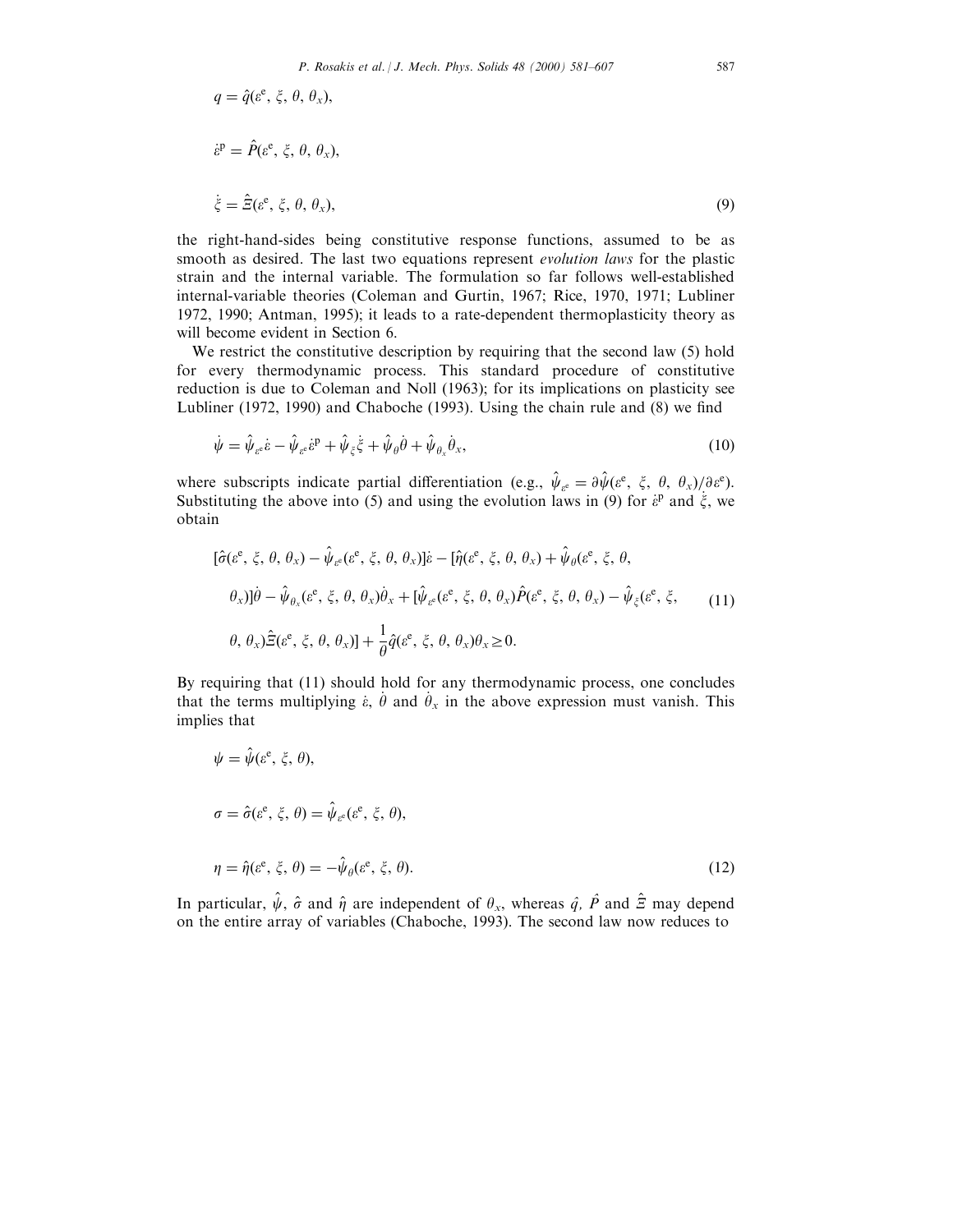$$
\hat{\psi}_{\varepsilon^{\varepsilon}}(\varepsilon^{\varepsilon}, \xi, \theta) \hat{P}(\varepsilon^{\varepsilon}, \xi, \theta, \theta_{x}) - \hat{\psi}_{\xi}(\varepsilon^{\varepsilon}, \xi, \theta) \hat{\Xi}(\varepsilon^{\varepsilon}, \xi, \theta, \theta_{x}) + \frac{1}{\theta} \hat{q}(\varepsilon^{\varepsilon}, \xi, \theta, \theta_{x})
$$
\n
$$
\theta_{x}) \theta_{x} \ge 0.
$$
\n(13)

In view of (12), the internal dissipation<sup>4</sup> in (6) is given by

$$
\delta = \sigma \dot{\varepsilon}^{\mathrm{p}} - \hat{\psi}_{\xi} \dot{\xi}.\tag{14}
$$

After use of (14) and the last of (12), energy balance (7) takes the form

$$
q_x + r + \sigma \dot{\varepsilon}^{\mathrm{p}} - \hat{\psi}_{\xi} \dot{\xi} = \theta \dot{\eta} = -\theta \dot{\hat{\psi}}_{\theta}.
$$

By utilizing the chain rule, rearranging the above yields:

$$
q_x + r + \dot{Q}^e + \dot{Q}^p = c\dot{\theta},\tag{15}
$$

where

$$
\dot{Q}^e = \theta \hat{\psi}_{\varepsilon \theta} (\varepsilon^e, \xi, \theta) \dot{\varepsilon}^e = \theta \hat{\sigma}_{\theta} (\varepsilon^e, \xi, \theta) \dot{\varepsilon}^e,
$$
  
\n
$$
\dot{Q}^p = \sigma \dot{\varepsilon}^p - [\hat{\psi}_{\xi} (\varepsilon^e, \xi, \theta) - \theta \hat{\psi}_{\xi \theta} (\varepsilon^e, \xi, \theta)] \dot{\xi},
$$
  
\n
$$
c = \hat{c} (\varepsilon^e, \xi, \theta) = -\theta \hat{\psi}_{\theta \theta} (\varepsilon^e, \xi, \theta).
$$
\n(16)

Here c is the specific heat<sup>5</sup>  $\dot{Q}^e$  is the heating due to thermoelastic effects and  $\dot{Q}^p$ represents the inelastic contribution to the heating. The first term in the expression for  $\dot{Q}^{\text{p}}$  is the *rate of plastic work*  $\dot{W}^{\text{p}} = \sigma \dot{\varepsilon}^{\text{p}}$ . At this point, we are in a position to define  $\beta$  as the fraction of the plastic work rate  $\dot{W}^{\text{p}}$  converted into heating  $\dot{Q}^{\text{p}}$ 

$$
\beta = \dot{\mathcal{Q}}^{\mathrm{P}} / \dot{W}^{\mathrm{P}}.\tag{17}
$$

Upon inspection of (16) and use of the evolution laws for  $\dot{\varepsilon}^p$  and  $\dot{\xi}$ , it becomes evident that  $\beta$  depends in general on the entire list of variables appearing in (9). As a result, for a specific thermomechanical process,  $\beta$  is a history-dependent quantity. As we show in the rest of the paper, forcing it to be a constant is an assumption of an approximate nature that is not supported by experimental evidence.

## 4. Restrictions on the specific heat and the stress response function

We introduce specializing assumptions on the dependence of the specific heat  $\hat{c}$ 

<sup>&</sup>lt;sup>4</sup> One shows from (13) that  $\delta \ge 0$  if the evolution laws are independent of  $\theta_x$ . <sup>5</sup> More precisely, the specific heat at constant strain and internal variable, times the mass density.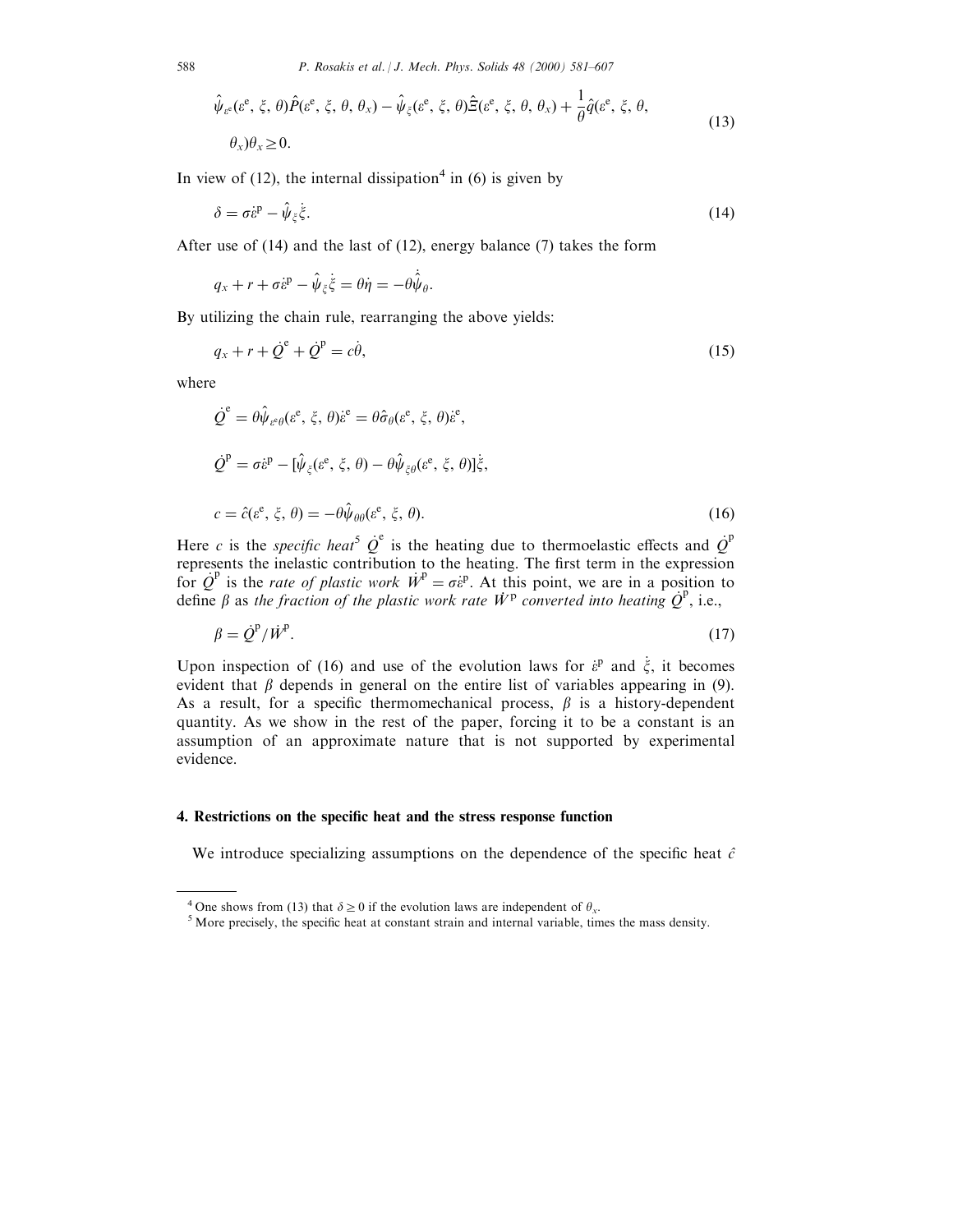and the stress response function  $\hat{\sigma}$  on the variables  $\varepsilon^e$ ,  $\xi$  and  $\theta$ . We then deduce representations of the internal energy, Helmholtz free energy and entropy that follow from these.

A number of investigators have recognized the possibility that cold work may alter the specific heat by changing the modes of atomic vibrations through generation of crystal defects. To investigate this, they measured the specific heat of both annealed and heavily plastically deformed samples at temperature ranges well below the annealing temperature, i.e., the lowest temperature at which stored energy is released. Differences in specific heat were never more than  $1\%$  and often fell below the sensitivity of the recording technique. For an extensive discussion and references see Bever et al. (1973, Section 1.3.4).

Within our theory, the measure of permanent plastic deformation (or cold work) is the internal variable  $\xi$ . Accordingly, we assume that the specific heat is *independent of*  $\xi$  and invoke the third of (16) to infer

$$
c = \hat{c}(\varepsilon^e, \theta) \Longrightarrow \hat{\psi}_{\theta \theta \xi}(\varepsilon^e, \xi, \theta) = 0. \tag{18}
$$

Granted enough smoothness, this implies that  $\hat{\psi}_{\xi\theta\theta} = 0$ , so that  $\hat{\psi}_{\xi\theta\theta}$  is linear in  $\theta$ :

$$
\hat{\psi}_{\xi}(e^{\mathbf{e}}, \xi, \theta) = \theta f(e^{\mathbf{e}}, \xi) + g(e^{\mathbf{e}}, \xi)
$$
\n(19)

for some functions  $f$  and  $g$  of two variables.

In addition, we assume that for purely *elastic processes* (for which  $\dot{\varepsilon}^{\text{p}} = \dot{\xi} = 0$ ), the relation between stress and elastic strain does not depend on the amount of cold work or the number of dislocations accumulated through past deformation. For a linear elastic response this implies that the elastic moduli are independent of plastic deformation. This assumption is known to be quite accurate for metals. In the present formulation, recalling the second of (12), we assume that the stress response function  $\hat{\sigma}$  is independent of  $\zeta$ , namely,

$$
\hat{\sigma}_{\xi}(e^{\mathbf{e}}, \xi, \theta) = \hat{\psi}_{e^{\mathbf{e}}\xi}(e^{\mathbf{e}}, \xi, \theta) = 0.
$$
\n(20)

In conjunction with (19) this gives  $\hat{\psi}_{\xi g} = \theta f_{g} + g_{g} = 0$ . Since this holds for arbitrary  $\theta$ , it dictates that  $f_{\varepsilon^e} = g_{\varepsilon^e} = 0$ ; (19) thus reduces to

$$
\hat{\psi}_{\xi}(\varepsilon^{\mathrm{e}}, \xi, \theta) = \theta f(\xi) + g(\xi). \tag{21}
$$

Let  $\bar{\eta}(\xi)$  and  $\bar{E}(\xi)$  be such that  $\bar{\eta}'(\xi) = -f(\xi)$  and  $\bar{E}'(\xi) = g(\xi)$  (primes indicate differentiation for functions of one variable). Integrating  $(21)$ , we deduce a representation for  $\psi$  that also restricts  $\hat{\eta}$ ,  $\hat{\sigma}$  and  $\hat{e} = \psi + \theta \hat{\eta}$  in view of (12):

$$
\hat{\psi}(\varepsilon^{\rm e}, \xi, \theta) = \hat{\Psi}(\varepsilon^{\rm e}, \theta) - \theta \bar{\eta}(\xi) + \bar{E}(\xi),
$$

$$
\hat{\eta}(\varepsilon^{\rm e},\xi,\theta)=-\hat{\Psi}_{\theta}(\varepsilon^{\rm e},\theta)+\bar{\eta}(\xi),
$$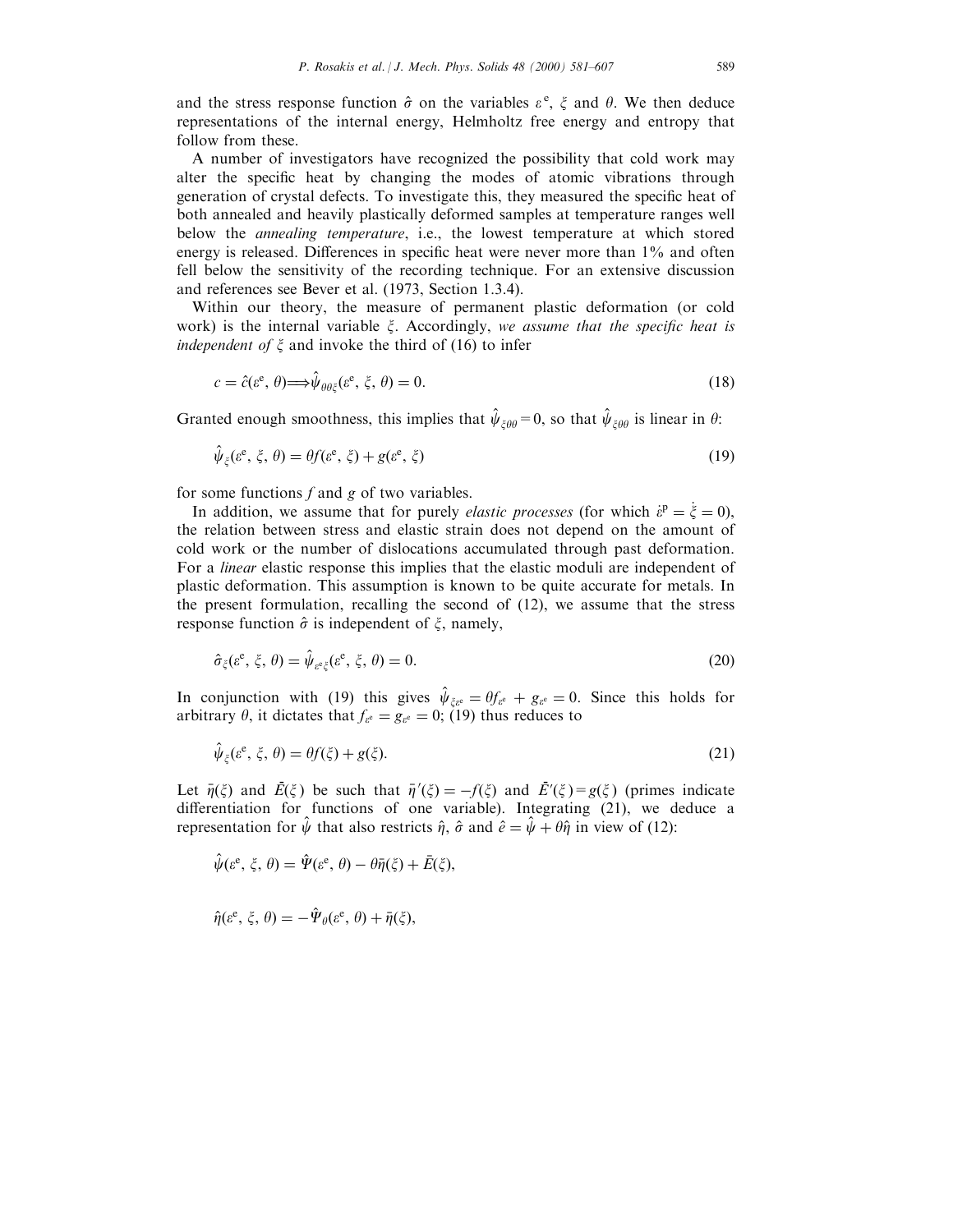$$
\hat{e}(\varepsilon^{\rm e}, \xi, \theta) = \hat{E}(\varepsilon^{\rm e}, \theta) + \bar{E}(\xi),
$$

$$
\hat{\sigma}(\varepsilon^{\mathbf{e}}, \theta) = \hat{\Psi}_{\varepsilon^{\mathbf{e}}}(\varepsilon^{\mathbf{e}}, \theta). \tag{22}
$$

Here we set  $\hat{E}(\varepsilon^e, \theta) = \hat{\Psi}(\varepsilon^e, \theta) - \theta \hat{\Psi}_{\theta}(\varepsilon^e, \theta).$ 

We conclude that if the specific heat  $\hat{c}$  and the stress response function  $\hat{\sigma}$  are independent of the internal variable  $\xi$ , the dependence of the internal energy  $\hat{e}$  and entropy  $\hat{\eta}$  on  $\xi$  occurs *additively* through functions  $\vec{E}(\xi)$  and  $\vec{\eta}(\xi)$  and *separately* from their dependence on  $(\varepsilon^e, \theta)$ . The converse is clearly true as well. We identify Fig.  $\vec{E}(\xi)$  as the *stored energy of cold work* and  $\bar{\eta}(\xi)$  as the *entropy of cold work*. Lubliner (1972) obtains essentially the same representation from similar assumptions. Decompositions similar to (22) are sometimes taken for granted (e.g., Chaboche, 1993; Bodner and Lindenfeld, 1995). In the present setting, (22) follows from assumptions on the behavior of functions directly measurable by experiment, namely,  $\hat{c}$  and  $\hat{\sigma}$ .

Under (22), the energy balance equation (15) takes an especially interesting form. Substituting (22) into (16) we obtain for the inelastic heating

$$
\dot{\mathcal{Q}}^{\mathrm{p}} = \sigma \dot{\varepsilon}^{\mathrm{p}} - \bar{E}'(\xi)\dot{\xi} = \dot{W}^{\mathrm{p}} - \dot{\bar{E}}.
$$
\n(23)

This is considerably simpler than its prior version (16) and has a transparent physical interpretation: the inelastic heating equals the difference of the plastic work rate  $\vec{\sigma}^{\text{p}} = \vec{W}^{\text{p}}$  and the rate of change of the internal energy of cold work  $\vec{E} =$  $\bar{E}'(\xi)\dot{\xi}.$ 

Substitution of (22) into (16) for the thermoelastic heating yields

$$
\dot{\mathcal{Q}}^{\hat{e}} = \theta \hat{\Psi}_{\varepsilon^e \theta}(\varepsilon^e, \theta) \dot{\varepsilon}^e = \theta \hat{\sigma}_\theta(\varepsilon^e, \theta) \dot{\varepsilon}^e = \theta M(\varepsilon^e, \theta) \dot{\varepsilon}^e,\tag{24}
$$

where  $M(\varepsilon^e, \theta) = \hat{\sigma}_\theta(\varepsilon^e, \theta)$  is the *stress-temperature coefficient*. Eq. (24) has a form associated with purely thermoelastic response of the material and does not involve the internal variable  $\xi$ . Observe the decoupling of inelastic effects from thermoelastic ones in (23) and (24) in comparison to (16).

The version of energy balance (15) appropriate under the present assumptions is

$$
q_x + r + \sigma \dot{\varepsilon}^{\mathrm{p}} - \bar{E}'(\xi)\dot{\xi} + \theta M(\varepsilon^{\mathrm{e}}, \theta)\dot{\varepsilon}^{\mathrm{e}} = \hat{c}(\varepsilon^{\mathrm{e}}, \theta)\dot{\theta}.
$$
 (25)

After use of (22) in (13) we also record the corresponding version of the second law:

$$
\sigma \dot{\varepsilon}^{\mathrm{p}} - \bar{E}'(\xi)\dot{\xi} + \theta \bar{\eta}'(\xi)\dot{\xi} + \frac{1}{\theta}q\theta_{x} \ge 0. \tag{26}
$$

#### 5. Further restrictions on the constitutive law

At this point we follow common practice and specialize the model further: we assume that the specific heat is independent of the elastic strain  $\varepsilon^e$ , so that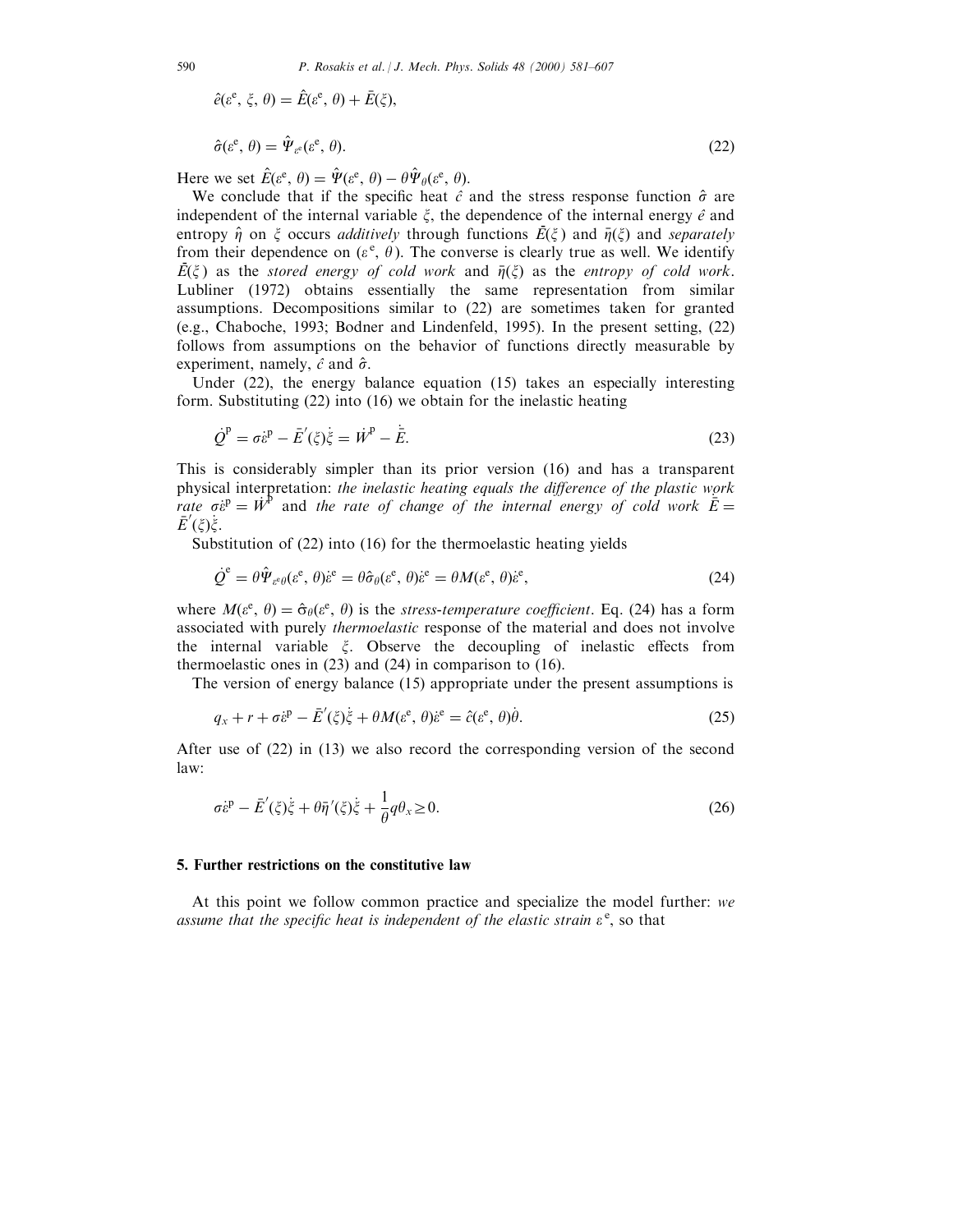$$
c = \hat{c}(\theta). \tag{27}
$$

This is almost invariably assumed in the literature. Accordingly, in view of (22) and (16),  $\hat{\Psi}_{\varepsilon^e \theta \theta} = 0$ , so that after integration we conclude that  $\hat{\Psi}(\varepsilon^e, \theta) =$  $\Psi(\theta) - \theta \tilde{\eta}(\varepsilon^e) + \tilde{E}(\varepsilon^e)$  in terms of suitable functions of one variable. As a result, (22) reduces to

$$
\hat{\psi}(\varepsilon^e, \xi, \theta) = \Psi(\theta) - \theta[\tilde{\eta}(\varepsilon^e) + \bar{\eta}(\xi)] + \tilde{E}(\varepsilon^e) + \bar{E}(\xi),
$$
\n
$$
\hat{\eta}(\varepsilon^e, \xi, \theta) = -\Psi'(\theta) + \tilde{\eta}(\varepsilon^e) + \bar{\eta}(\xi),
$$
\n
$$
\hat{e}(\varepsilon^e, \xi, \theta) = E(\theta) + \tilde{E}(\varepsilon^e) + \bar{E}(\xi),
$$
\n
$$
\hat{\sigma}(\varepsilon^e, \theta) = \tilde{E}'(\varepsilon^e) + \theta M(\varepsilon^e), \quad M(\varepsilon^e) = -\tilde{\eta}'(\varepsilon^e).
$$
\n(28)

Here  $E(\theta) = \Psi(\theta) - \theta \Psi'(\theta)$ . The entropy and internal energy each *decompose* additively into three single-variable functions of  $\theta$ ,  $\varepsilon^e$  and  $\xi$ , respectively. In particular,  $E(\theta)$  is the thermal energy,  $\tilde{E}(\varepsilon^e)$  and  $\tilde{\eta}(\varepsilon^e)$  are the elastic energy and particular,  $E(s)$  is the *internal energy*,  $E(s)$  and  $\eta(s)$  are the entropy,  $E(\xi)$  and  $\bar{\eta}(\xi)$  are the *stored energy and entropy of cold work*, respectively. Under assumption (27), the stress response function in the fourth of (28) is linear in  $\theta$ . The stress-temperature coefficient  $M(\varepsilon^e) = -\tilde{\eta}'(\varepsilon^e)$  depends only on elastic strain.

Further restrictions can now be introduced. Assuming a linear thermoelastic stress response, one specializes (28) so that  $\tilde{E}''(\varepsilon^e) = \mu = \text{const.}$  and  $-\tilde{\eta}'(\varepsilon^e) =$  $M = \text{const.};$  here  $\mu > 0$  and M are the *elastic modulus* and the *stress-temperature* coefficient, respectively. The thermal expansion coefficient is  $\alpha = -M/\mu$ . If the reference configuration is chosen to be stress-free at a reference temperature  $\theta_0$ , the last of (28) specializes to

$$
\hat{\sigma}(\varepsilon^e, \theta) = \mu[\varepsilon^e - \alpha(\theta - \theta_0)].
$$
\n(29)

In addition, one often assumes a *constant specific heat*  $\hat{c}(\theta) = c = \text{const.};$  this determines  $\Psi(\theta) = -c\theta \log(\theta/\theta_0)$  up to an inessential linear function<sup>6</sup> of  $\theta$ . In view of the assumptions leading to (29), one easily infers that (28) reduces to

$$
\hat{\psi}(\varepsilon^e, \xi, \theta) = -c\theta \log(\theta/\theta_0) + \mu[\varepsilon^{e^2}/2 - (\theta - \theta_0)\alpha \varepsilon^e] + [\bar{E}(\xi) - \theta \bar{\eta}(\xi)],
$$
  

$$
\hat{\eta}(\varepsilon^e, \xi, \theta) = c[\log(\theta/\theta_0) + 1] + \mu \alpha \varepsilon^e + \bar{\eta}(\xi),
$$
  

$$
\hat{e}(\varepsilon^e, \xi, \theta) = c\theta + \mu[\varepsilon^{e^2}/2 + \theta_0 \alpha \varepsilon^e] + \bar{E}(\xi),
$$

 $6$  Which does not affect any of the field questions.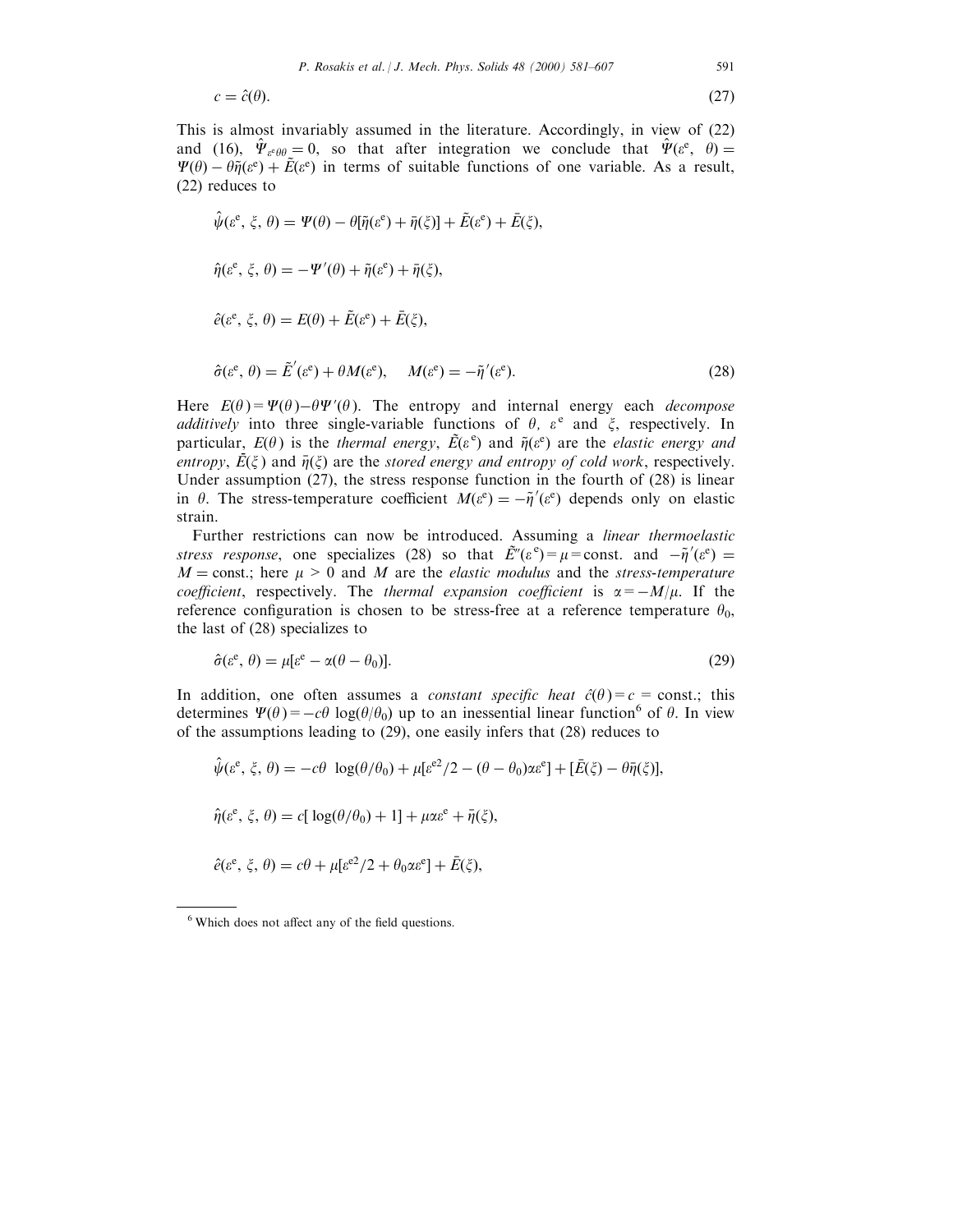$$
\hat{\sigma}(\varepsilon^e, \theta) = \mu[\varepsilon^e - \alpha(\theta - \theta_0)].
$$
\n(30)

Energy balance (25) takes the form

$$
q_x + r + \sigma \dot{\varepsilon}^{\mathrm{p}} - \bar{E}'(\xi)\dot{\xi} - \mu \alpha \theta \dot{\varepsilon}^{\mathrm{e}} = c\dot{\theta}.
$$
\n(31)

For completeness we also specify the heat flux  $q$ . We adopt the simplest possible Fourier heat-conduction law:  $\hat{q}(\varepsilon^e, \xi, \theta, \theta_x) = k\theta_x$ , where  $k > 0$  is a constant *heat*  $conductivity$   $coefficient$ . The energy equation  $(31)$  then reduces to an inhomogeneous heat equation:

$$
c\dot{\theta} - k\theta_{xx} = \sigma \dot{\varepsilon}^{\mathrm{p}} - \bar{E}'(\xi)\dot{\xi} - \mu \alpha \theta \dot{\varepsilon}^{\mathrm{e}} + r.
$$
\n(32)

In this equation,  $Q_e^p = \sigma \dot{\varepsilon}^p - \bar{E}'(\xi)\dot{\xi}$  is the inelastic heating,  $\dot{W}^p = \sigma \dot{\varepsilon}^p$  is the plastic work rate and  $\hat{Q}^e = -\mu \alpha \theta e^e$  is the thermoelastic heating. In terms of these quantities and  $\beta$  defined in (17), the energy equation becomes

$$
c\dot{\theta} - k\theta_{xx} = \beta \dot{W}^{\text{P}} + \dot{Q}^{\text{e}} + r.
$$
\n(33)

This frequently employed form does not explicitly involve the stored energy of  $\overline{c}$  cold work  $\overline{E}$ , about which little information is available. Instead, it is customary to assume that  $\beta$  is a material constant<sup>7</sup> with  $0.8 \le \beta \le 1$ . This assumption furnishes a way for the temperature field to be calculated, but is subject to criticism on both theoretical and experimental grounds, as discussed in Sections 7 and 8.

In the above equations, the rates  $\dot{\xi}$  and  $\dot{\epsilon}^p$  abide by evolution laws [the last two relations in (9)] that are made explicit in the next section. The only functions that remain to be specified are the stored energy  $\vec{E}$  and entropy  $\vec{\eta}$  of cold work. The latter does not enter the energy equation. The determination of the stored energy of cold work  $\vec{E}$  from experiments is taken up in Section 7.

#### 6. Connection with rate-dependent thermoplasticity

In this section we specify evolution laws that connect the theory developed above to standard semi-empirical thermoplastic models; see Meyers (1994, Chap. 13).

Suppose that the stress response function  $\sigma = \hat{\sigma}(\varepsilon^e, \theta)$  is invertible for fixed  $\theta$ , so that  $\varepsilon^e = \hat{\sigma}^{-1}(\sigma, \theta)$ ; this is the case for (29). Assume also that the evolution laws for  $\varepsilon^{\text{p}}$  and  $\xi$  in (9) do not depend on  $\theta_x$ . They can be written in the form

$$
\dot{\varepsilon}^{\mathsf{p}} = P(\sigma, \xi, \theta), \quad \dot{\xi} = \Xi(\sigma, \xi, \theta). \tag{34}
$$

We now specialize (34) further by assuming the following properties:

<sup>&</sup>lt;sup>7</sup> For example, Belytschko et al. (1991), Kapoor and Nemat-Nasser (1998), Clifton et al. (1984), Simo and Miehe (1992), Wright and Ockendon (1992), and Zhou et al. (1996).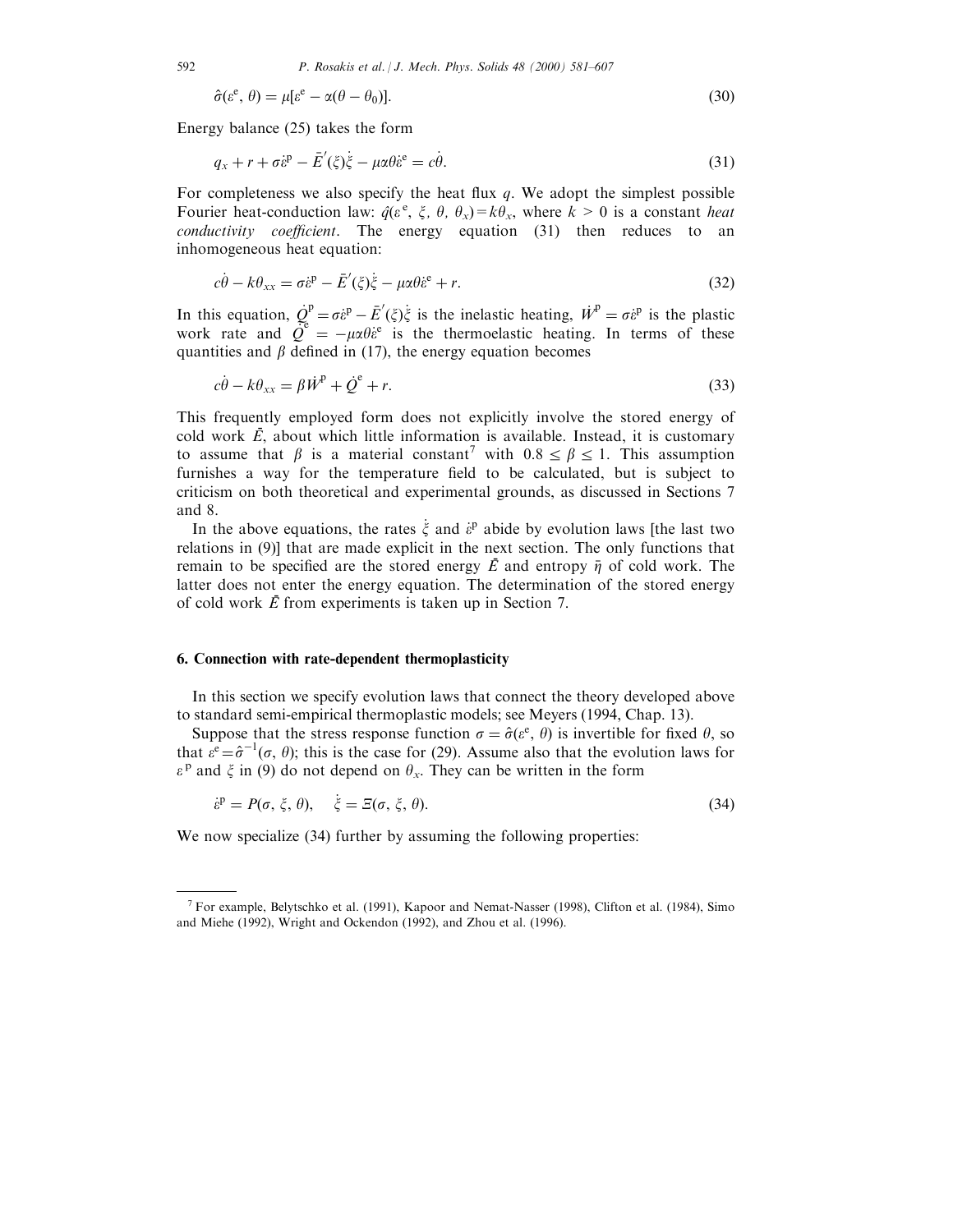(i) the functions  $P(\sigma, \xi, \theta)$ ,  $\Xi(\sigma, \xi, \theta)$  are continuous and piecewise-smooth; (ii) there exists a smooth, positive *yield-stress function*  $\tau(\xi, \theta) > 0$ , such that;

$$
\mathcal{Z}(\sigma, \xi, \theta) \begin{cases} = 0 & \text{for} \quad \sigma \mid \leq \tau(\xi, \theta), \\ & > 0 \quad \text{for} \quad \sigma \mid \geq \tau(\xi, \theta). \end{cases} \tag{35}
$$

(iii) the internal variable  $\xi$  is identified as *accumulated plastic strain*, namely;

$$
\dot{\xi} = |\dot{\varepsilon}^{\mathrm{p}}| \Leftrightarrow P(\sigma, \xi, \theta) = \text{sign}(\sigma) \Xi(\sigma, \xi, \theta). \tag{36}
$$

(iv) the yield stress exhibits thermal softening, i.e., decreases with increasing temperature;

$$
\frac{\partial}{\partial \theta} \tau(\xi, \theta) < 0.
$$

(v) the yield stress does not decrease with increasing permanent deformation at a fixed temperature (no strain softening).

$$
\frac{\partial}{\partial \xi}\tau(\xi,\,\theta)\geq 0.
$$

Assumptions (ii) and (iii) imply that  $\sigma \dot{\epsilon}^p > 0$  whenever  $\dot{\epsilon}^p \neq 0$ . In the sequel we restrict attention to plastic flow under monotonic loading with  $\sigma > \tau > 0$ , so that  $\dot{\epsilon}^p = \dot{\xi} > 0$ . Then  $P(\sigma, \xi, \theta) = \xi(\sigma, \xi, \theta)$  in view of (iii). Under suitable initial conditions we then have for all times

$$
\xi = \varepsilon^p. \tag{37}
$$

Consider next the following specific example for  $\mathcal{E}(\sigma, \xi, \theta)$ . Let

$$
\langle x \rangle = \begin{cases} x & \text{for } x > 0, \\ 0 & \text{for } x \le 0. \end{cases}
$$

Let  $H(x)$  be a smooth, monotone-increasing function such that:

$$
H' > 0, \quad H(0) = 0. \tag{38}
$$

After recalling (35) we specify  $E(\sigma, \xi, \theta)$  as follows:

$$
\Xi(\sigma,\xi,\theta) = H\left(\left\langle \frac{|\sigma|}{\tau(\xi,\theta)} - 1 \right\rangle\right).
$$
\n(39)

This is known as Perzyna's overstress model (Perzyna, 1966). For monotonic loading, in view of (37), inversion of (39) furnishes

$$
\sigma = \tau(\varepsilon^{\mathbf{p}}, \theta)[1 + H^{-1}(\varepsilon^{\mathbf{p}})]. \tag{40}
$$

Thus, during plastic flow the stress coincides with a specific function of plastic strain, temperature and plastic strain rate, called the *flow stress*. Suppose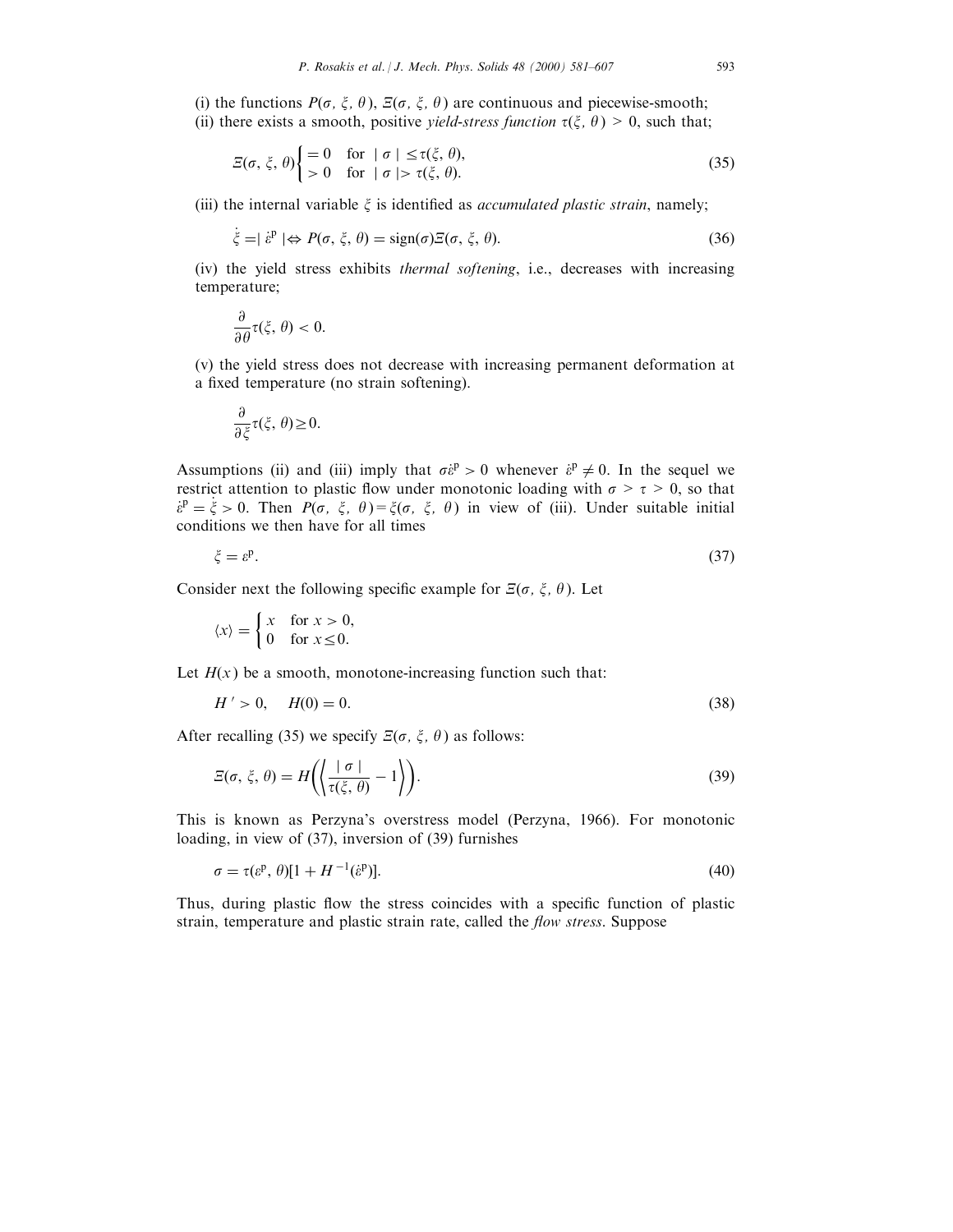$$
\tau(\varepsilon^{\mathbf{p}}, \theta) = \sigma_0(\varepsilon^{\mathbf{p}}) f(\theta - \theta_0), \quad h(\varepsilon^{\mathbf{p}}) = [1 + H^{-1}(\varepsilon^{\mathbf{p}})],\tag{41}
$$

where  $\theta_0$  is the reference temperature,  $\sigma_0$  is a non-decreasing function and f is a decreasing function with  $f(0)=1$ . Then the flow stress in (40) becomes:

$$
\sigma = \sigma_0(\varepsilon^p) f(\theta - \theta_0) h(\varepsilon^p). \tag{42}
$$

This special type of dependence of the flow stress on plastic strain, temperature and plastic strain rate is commonly assumed on the basis of empirical arguments (e.g., Johnson et al., 1983; Klopp et al., 1985; Zerilli and Armstrong, 1987).

The factor  $\sigma_0(\varepsilon^p)$  embodies strain hardening. It is measured from a quasistatic test at constant temperature  $\theta_0$ . Requirement (iv) ensures that flow stress decreases with increasing temperature as observed in experiments. The thermal softening factor  $f(\theta - \theta_0)$  can be obtained from a series of isothermal tests at different constant temperatures and very low strain rates,  $\dot{\epsilon}^p \leq 10^{-3}$  s<sup>-1</sup>. The increasing dependence of flow stress on strain rate  $\dot{\varepsilon}^{\text{p}}$  is a consequence of (38) and the last of (41). The strain-rate hardening factor  $h(\hat{e}^p)$  is obtained from the dependence of the initial yield stress (at  $\varepsilon^p = 0$ ) on  $\dot{\varepsilon}^p$ . This is measured from a series of dynamic experiments at different strain rates. The product

$$
S(\varepsilon^{\mathbf{p}}, \dot{\varepsilon}^{\mathbf{p}}) = \sigma_0(\varepsilon^{\mathbf{p}})h(\dot{\varepsilon}^{\mathbf{p}})
$$
\n(43)

is the dynamic isothermal flow stress. For a description of experimentally motivated models of the form (42), see Meyers (1994, Chap. 13).

## 7. Adiabatic thermomechanical processes

We start by considering the conditions prevailing in the Kolsky pressure bar experiments described by Hodowany et al. (1998). Consistent with the classical treatment of these uniaxial compression experiments, deformations are idealized as homogeneous, so that  $\varepsilon_x=0$ . Due to the high strain rates and short duration of the experiments, heat loss through conduction, convection, or radiation is neglected in comparison to thermoplastic heating; accordingly we set  $q=r=0$  in the energy equation (31). This also implies that  $\theta_x=0$  and  $\theta_{xx}=0$  in (31) and (32). We thus assume the process to be adiabatic and homogeneous. The strain history  $\varepsilon = \varepsilon(t)$  of the specimen is viewed as given; the strain rate  $\dot{\epsilon} > 0$  is approximated as constant.

Under these circumstances, energy balance (31), the evolution law (39) together with  $(37)$  and  $(29)$  yield a non-linear system of differential equations for the histories  $\theta(t)$  and  $\xi(t) = \varepsilon^{p}(t)$  for a given strain history  $\varepsilon(t)$ :

$$
\dot{\xi} = \Xi(\sigma, \xi, \theta),
$$
  
\n
$$
\dot{\theta} = (1/c)[\sigma - \bar{E}'(\xi)]\Xi(\sigma, \xi, \theta) - (\mu \alpha/c)\theta[\dot{\epsilon} - \Xi(\sigma, \xi, \theta)] \text{ where}
$$
  
\n
$$
\sigma = \mu[(\epsilon - \xi) - \alpha(\theta - \theta_0)].
$$
\n(44)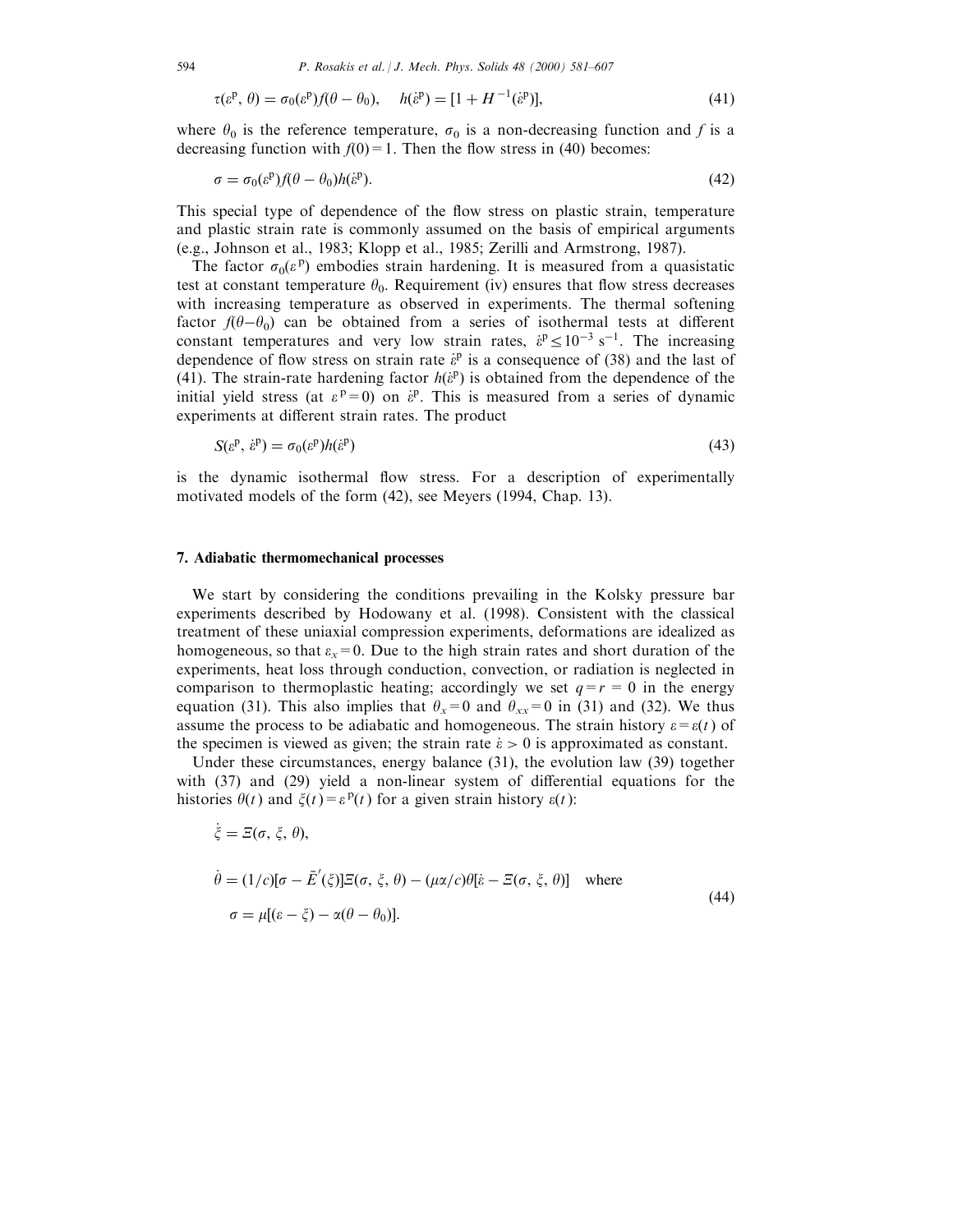In view of assumptions (i)–(iv) on  $\mathcal{Z}$  — in particular (39) — when the third equation is substituted into the first two, the right-hand-sides are continuous and piecewise-smooth functions of  $\xi$ ,  $\theta$  and t; explicit dependence on t is through the given function  $\varepsilon(t)$ . The standard theory of systems of ordinary differential equations then guarantees a unique solution for  $\theta(t)$  and  $\xi(t)$ , hence, for  $\sigma(t)$ , subject to the initial conditions

$$
\theta(0) = \theta_0, \quad \xi(0) = 0.
$$

In addition to the material parameters  $\mu$ , c,  $\alpha$ , and the specific choice of  $\mathcal{Z}(\sigma, \xi, \theta)$ described in (39)–(42), the stored energy of cold work  $\vec{E}(\xi)$  must be specified in order to determine the stress and temperature history for an adiabatic homogeneous process. Observe that the entropy of cold work  $\bar{\eta}(\xi)$  appearing in (30) does not enter (44).

We now consider an approximate version of system (44). We neglect the thermoelastic heating  $\dot{Q}^e = -\mu \alpha \theta \dot{\epsilon}^e$  compared to the thermoplastic heating<sup>8</sup>  $\dot{Q}^P$ . One way to effect this is to set  $\alpha = 0^9$ . Alternatively, one may neglect the elastic strain rate  $\dot{\varepsilon}^e = \dot{\varepsilon} - \dot{\varepsilon}^p$  in comparison to  $\dot{\varepsilon}^p$ . This assumption is in good agreement with experiments; see Hodowany et al. (1998) for details. As a result, in what follows, we set  $\dot{\varepsilon}^{\text{p}} = \dot{\varepsilon}$ , choose  $t = 0$  to correspond to initial yield, and regard the plastic strain history

$$
\varepsilon^{\mathbf{p}}(t) = \zeta(t) \tag{45}
$$

as given. We also define the *adiabatic temperature rise* 

$$
\theta(t) = \theta(t) - \theta_0. \tag{46}
$$

In view of (45), this reduces the energy balance [the second of (44)] to the form

$$
c\dot{\theta} = \sigma \dot{\varepsilon}^{\mathrm{p}} - \bar{E}'(\varepsilon^{\mathrm{p}})\dot{\varepsilon}^{\mathrm{p}} = \dot{Q}^{\mathrm{p}},\tag{47}
$$

from which thermoelastic effects are absent due to the assumption just made. A substitution of the flow-stress expression (42) and (43) into (47) for  $\sigma$  furnishes a first-order differential equation for the temperature-rise history:

$$
\dot{\Theta} = (1/c)[S(\varepsilon^{\mathbf{p}}, \dot{\varepsilon}^{\mathbf{p}})f(\Theta) - \bar{E}'(\varepsilon^{\mathbf{p}})]\dot{\varepsilon}^{\mathbf{p}}.
$$
\n(48)

For a constant-rate process, the solution of this equation expresses the adiabatic temperature rise as a function  $\bar{g}(\varepsilon^p, \varepsilon^p)$  of  $\varepsilon^p$  with a parametric dependence on  $\varepsilon^p$ . After this is obtained, the stress is determined by the strain and temperature rise from (42) and (43) as

<sup>&</sup>lt;sup>8</sup> This approximation is not valid for up to short times after the onset of yielding, but improves very rapidly as the plastic strain rate soon dominates over the elastic one.<br><sup>9</sup> This is appropriate for shear in isotropic materials with linear thermoelastic response.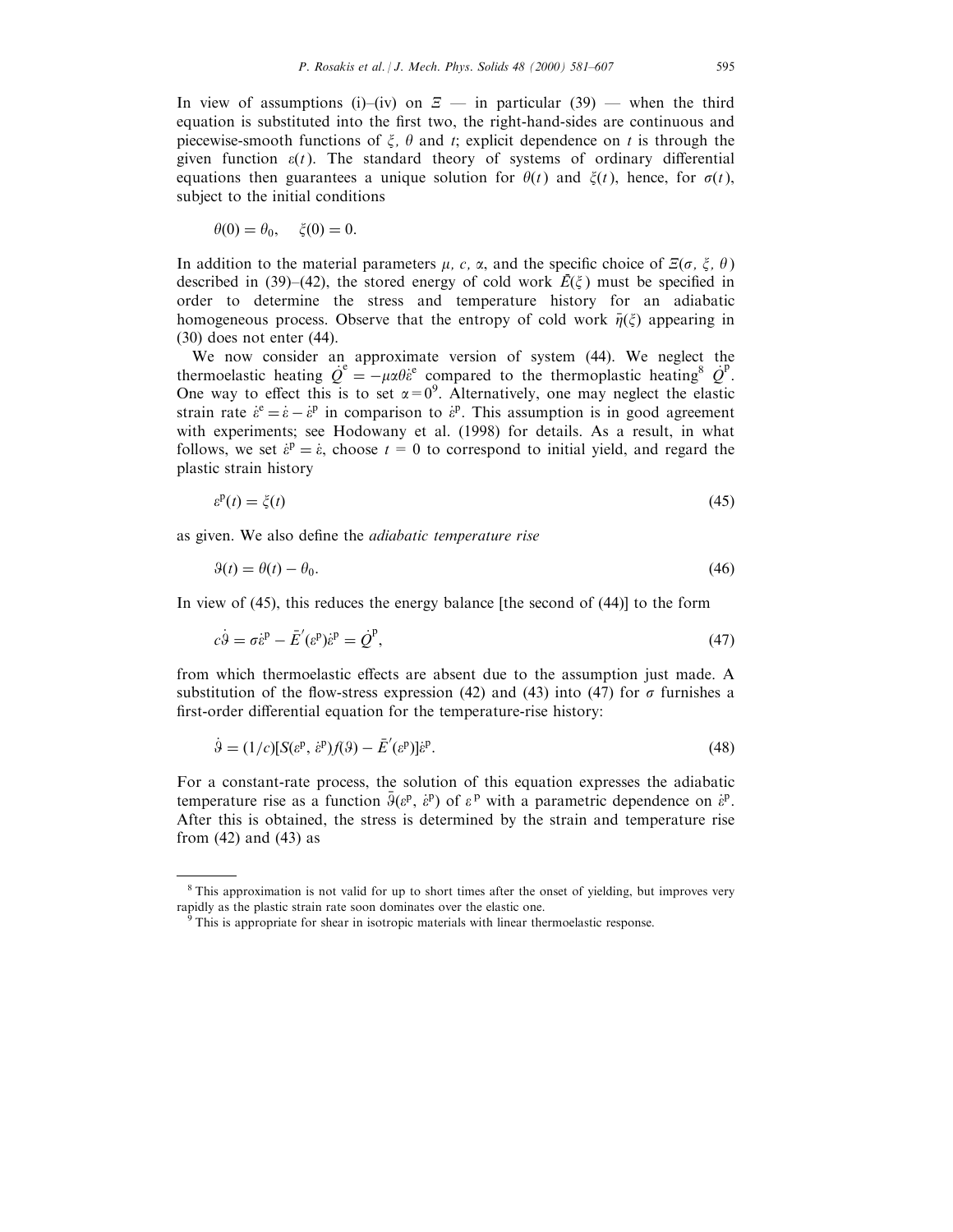$$
\sigma = \bar{\sigma}(\varepsilon^{\mathbf{p}}, \dot{\varepsilon}^{\mathbf{p}}) = S(\varepsilon^{\mathbf{p}}, \dot{\varepsilon}^{\mathbf{p}}) f(\bar{\vartheta}(\varepsilon^{\mathbf{p}}, \dot{\varepsilon}^{\mathbf{p}})).
$$
\n(49)

#### 7.1. Experimental determination of the stored energy of cold work

We now demonstrate that the stored energy of cold work  $\vec{E}$  can be measured from the adiabatic experiments described by Hodowany et al. (1998). This is the only part of the internal energy  $e$  that remains unknown in (30) and (32). As observed above, specification of  $\vec{E}$  is required in order to determine the response to any thermomechanical process.

Suppose that during a Kolsky-bar test [viewed as an adiabatic homogeneous process at a prescribed constant strain rate  $\dot{\epsilon}^p$ ; see (45)] the stress and temperature rise are measured as functions  $\bar{\sigma}(\varepsilon^p, \varepsilon^p)$  and  $\bar{\vartheta}(\varepsilon^p, \varepsilon^p)$ . Then integration of (47) immediately yields

$$
\bar{E}(\varepsilon^{\mathbf{p}}) = \int_0^{\varepsilon^{\mathbf{p}}} \bar{\sigma}(\varepsilon, \dot{\varepsilon}^{\mathbf{p}}) d\varepsilon - c \bar{\vartheta}(\varepsilon^{\mathbf{p}}, \dot{\varepsilon}^{\mathbf{p}}).
$$
\n(50)



Fig. 1. Adiabatic temperature rise  $\theta = \bar{\theta}(e^p)$  vs plastic strain  $e^p$  for rate-insensitive 2024-T351 aluminum. Dashed and/or dotted lines: experimental measurements at three different strain rates. Solid line: theoretical prediction from Eq. (55).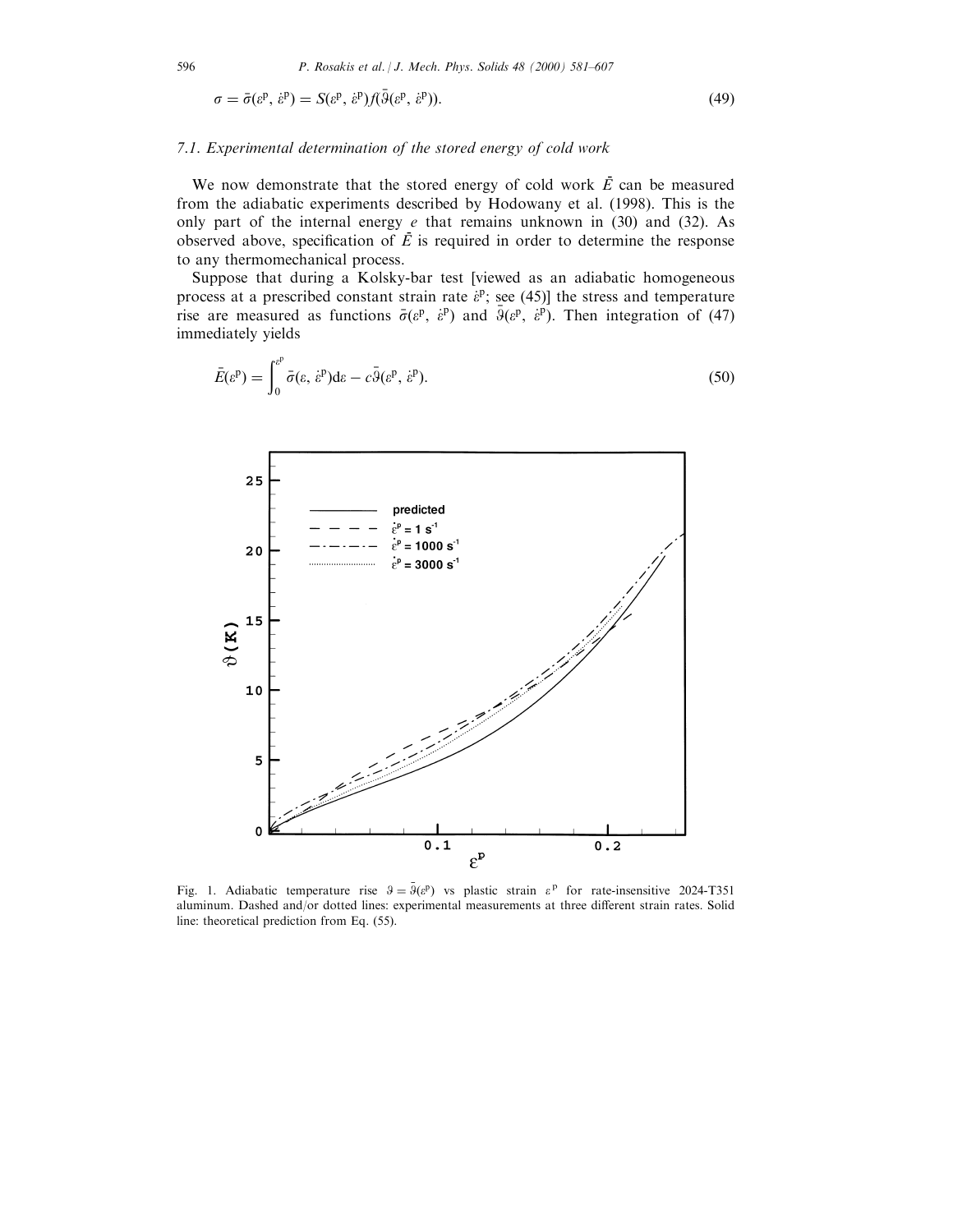Here we have chosen  $\bar{E}(0) = 0$  without loss of generality. This equation relates the adiabatic stress  $\bar{\sigma}(\varepsilon^p, \varepsilon^p)$  and the adiabatic temperature rise  $\bar{\vartheta}(\varepsilon^p, \varepsilon^p)$  to the internal energy of cold work  $\vec{E}(\varepsilon^p)$ . The first term on the right-hand-side of (50) is the plastic work, that is, the area under the stress-versus-plastic-strain curve extracted from the Kolsky-bar data. The temperature in the second term is directly measured by high-speed infrared detectors during each experiment; see Hodowany et al. (1998) for details.

Both  $\bar{\sigma}$  and  $\bar{\theta}$  are rate-dependent. However, their combination on the righthand-side of  $(50)$  should yield the same value of  $\overline{E}$  at a given strain when evaluated using data from experiments at different rates, since the stored energy of cold work cannot depend on plastic strain rate according to the present model.

We turn to the experimental verification of this conclusion. We consider first a 2024-T351 aluminum alloy. This material is essentially strain-rate-insensitive; see Hodowany et al. (1998) for details. Fig. 1 displays temperature rise versus plastic strain measured from adiabatic experiments conducted at three different strain rates. The temperature rise was essentially the same in all three tests. This is due



Fig. 2. Stress  $\sigma$  vs plastic strain  $\varepsilon^p$  for rate-insensitive 2024-T351 aluminum. Dashed line: experimental measurement of the isothermal response  $\sigma = \sigma_0(\varepsilon^p)$  at the reference temperature  $\theta_0 = 293$  K and  $\hat{e}^{\text{p}} = 10^{-3} \text{ s}^{-1}$ . Dash-dotted line: experimental adiabatic response  $\sigma = \bar{\sigma}(\hat{e}^{\text{p}})$  at  $\hat{e}^{\text{p}} = 3 \times 10^{3} \text{ s}^{-1}$ . Solid line: theoretical prediction of the adiabatic response from Eq. (55).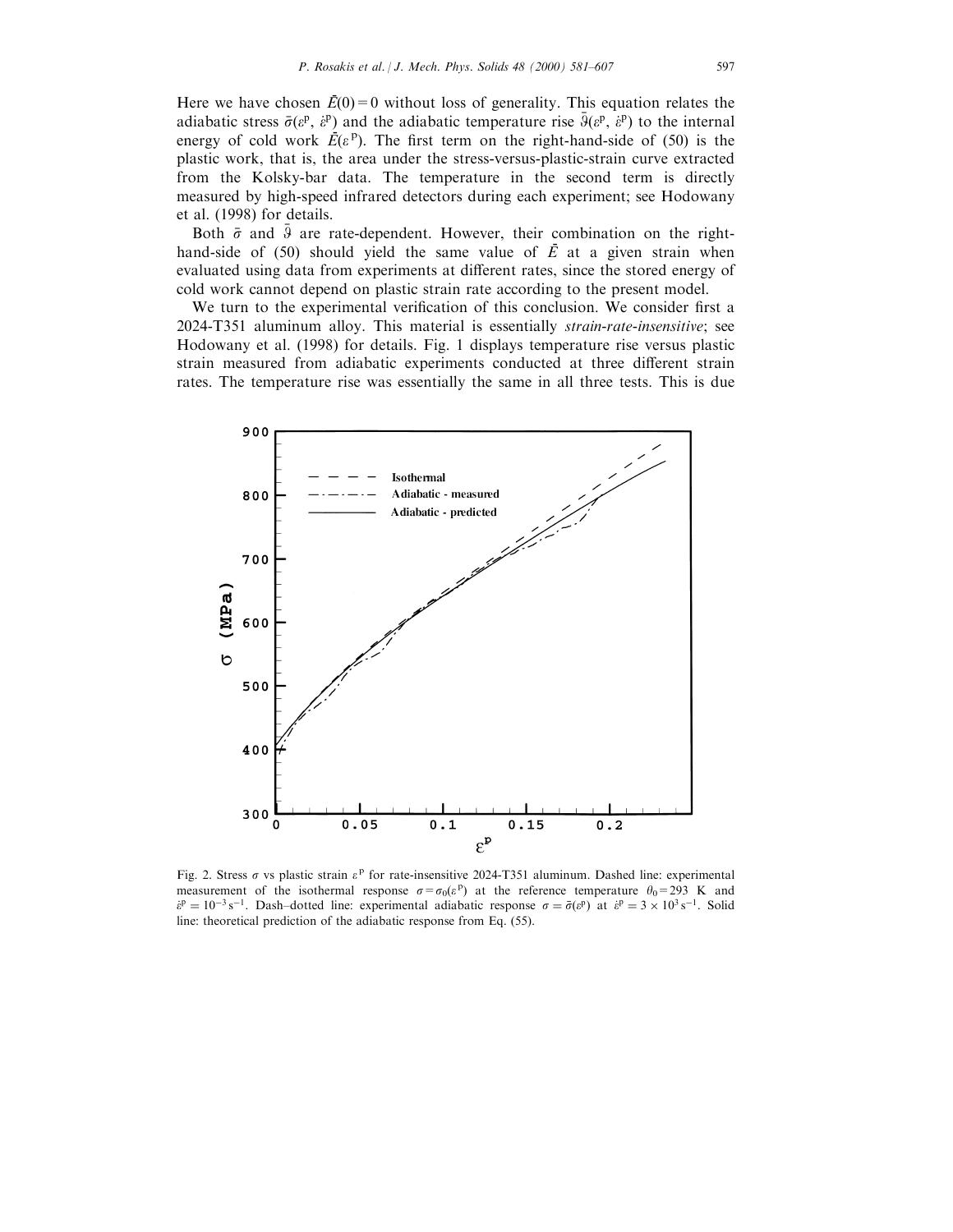to the rate independence of the material, as concluded by a prediction based on our constitutive model in Section 7.2 below; see (55). Measurements of stress versus plastic strain are shown in Fig. 2. The isothermal response (dashed line) was measured at the reference temperature  $\theta_0 = 293$  K at a low strain rate  $\dot{\epsilon}^{\text{p}} =$  $10^{-3}$  s<sup>-1</sup>. The adiabatic stress response in high-rate experiments was essentially independent of the strain rate. Results are shown from a single test at  $\dot{e}^p =$  $3 \times 10^3$  s<sup>-1</sup> (dash-dotted line). Evaluation of  $\vec{E}(\varepsilon^p)$  from (50) using the data of Figs. 1 and 2 is shown in Fig. 3. The various experiments, each of which spans different but overlapping ranges of plastic strain, produce a single curve for  $\vec{E}(\varepsilon^{\text{p}})$ for aluminum 2024-T351.

Similar experiments were performed for a highly *rate-sensitive*  $\alpha$ -titanium. In this case, the measured adiabatic temperature rise and stress versus plastic strain were found to be strongly rate-sensitive and are shown as dotted curves in Figs. 4 and 5, respectively. However, when stress and temperature data from two different experiments at strain rates,  $\dot{\varepsilon}^{\text{p}} = 1 \text{s}^{-1}$  and  $3 \times 10^3 \text{ s}^{-1}$ , were substituted into (50), a single curve resulted for  $\vec{E}(\varepsilon^p)$ , displayed in Fig. 6.

The prediction of a single curve for the stored energy of cold work using experimental data from tests at different strain rates, provides confidence in the



Fig. 3. Stored energy of cold work  $\bar{E}(\varepsilon^{\text{p}})$  vs plastic strain  $\varepsilon^{\text{p}}$  for aluminum 2024-T351; calculated from Eq. (50) using the experimental data for  $\theta = \bar{\theta}(e^p)$  and  $\sigma = \bar{\sigma}(e^p)$  from Figs. 1 and 2.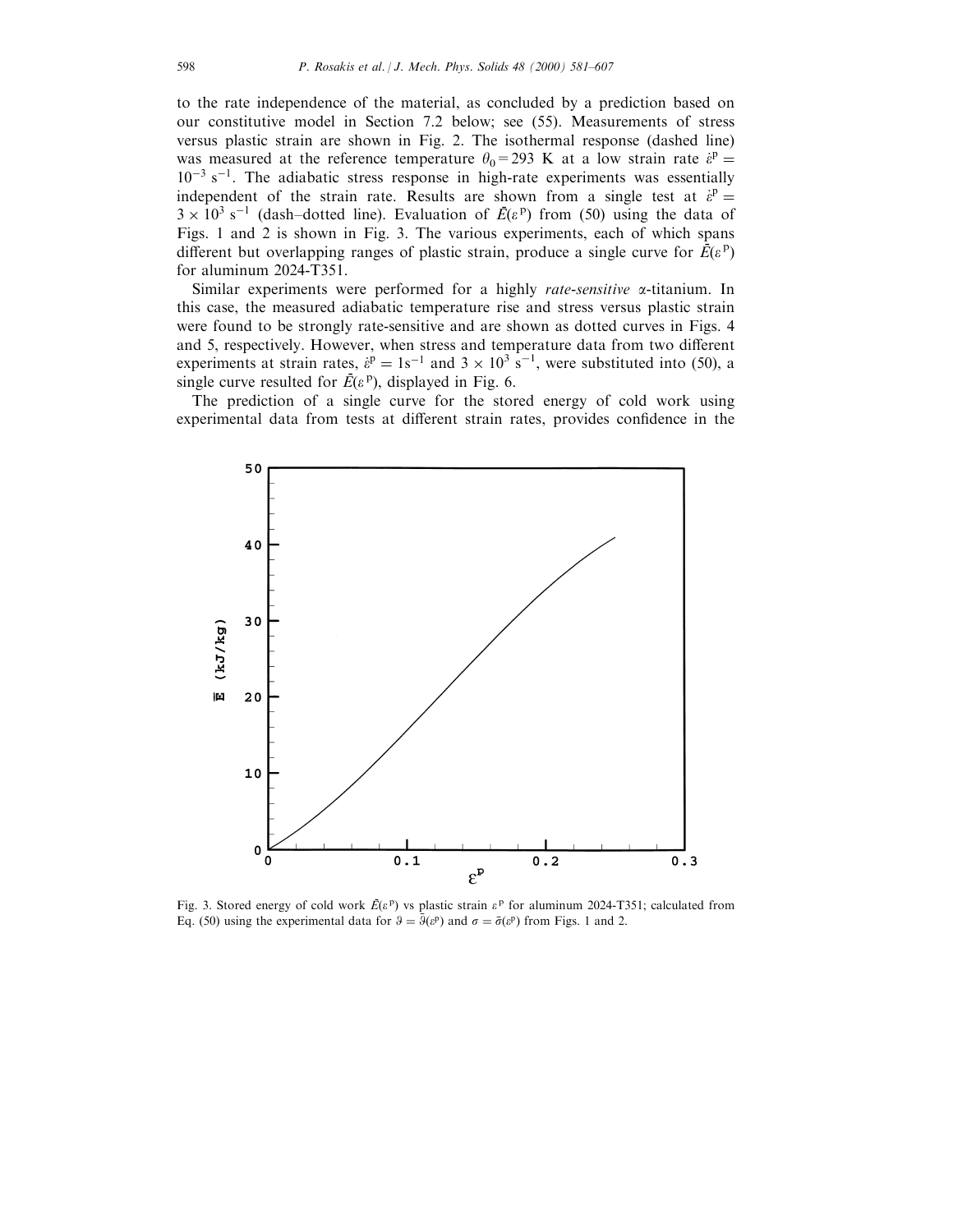

Fig. 4. Adiabatic temperature rise  $\theta = \overline{\theta}(e^p, e^p)$  vs plastic strain  $e^p$  for rate-sensitive  $\alpha$ -titanium. Dotted lines: experimental measurements at  $\dot{\epsilon}^p = 1s^{-1}$  and  $3 \times 10^3$  s<sup>-1</sup>. Solid line: theoretical prediction from Eq. (53) for  $\dot{\epsilon}^p = 1s^{-1}$  and  $3 \times 10^3$  s<sup>-1</sup>,  $10^5$  s<sup>-1</sup>.

present model. The adiabatic measurements of stress and temperature rise found in Hodowany et al. (1998), together with (50), furnish a straightforward method for the evaluation of  $\vec{E}(\varepsilon^p)$ . The rate independence of the stored energy of cold work implies that a single adiabatic experiment of the above type suffices for its measurement <sup>10</sup>.

## 7.2. Prediction of the adiabatic thermomechanical response

After the stored energy of cold work  $\vec{E}(\varepsilon^{\text{p}})$  is determined from experiments, the model at hand can predict the stress and temperature rise for any adiabatic straining processes using isothermal constitutive information. To that effect, suppose that the isothermal dynamic flow stress  $S(e^p, e^p)$  in (43) is measured from

<sup>&</sup>lt;sup>10</sup> This is the case for monotonic uniaxial loading, but probably not for more complex processes, where a stored energy depending on multiple internal variables should be considered. Bodner and Lindenfeld (1995) show that a multi-variable model for the stored energy accounts for its variation in quasistatic cyclic experiments.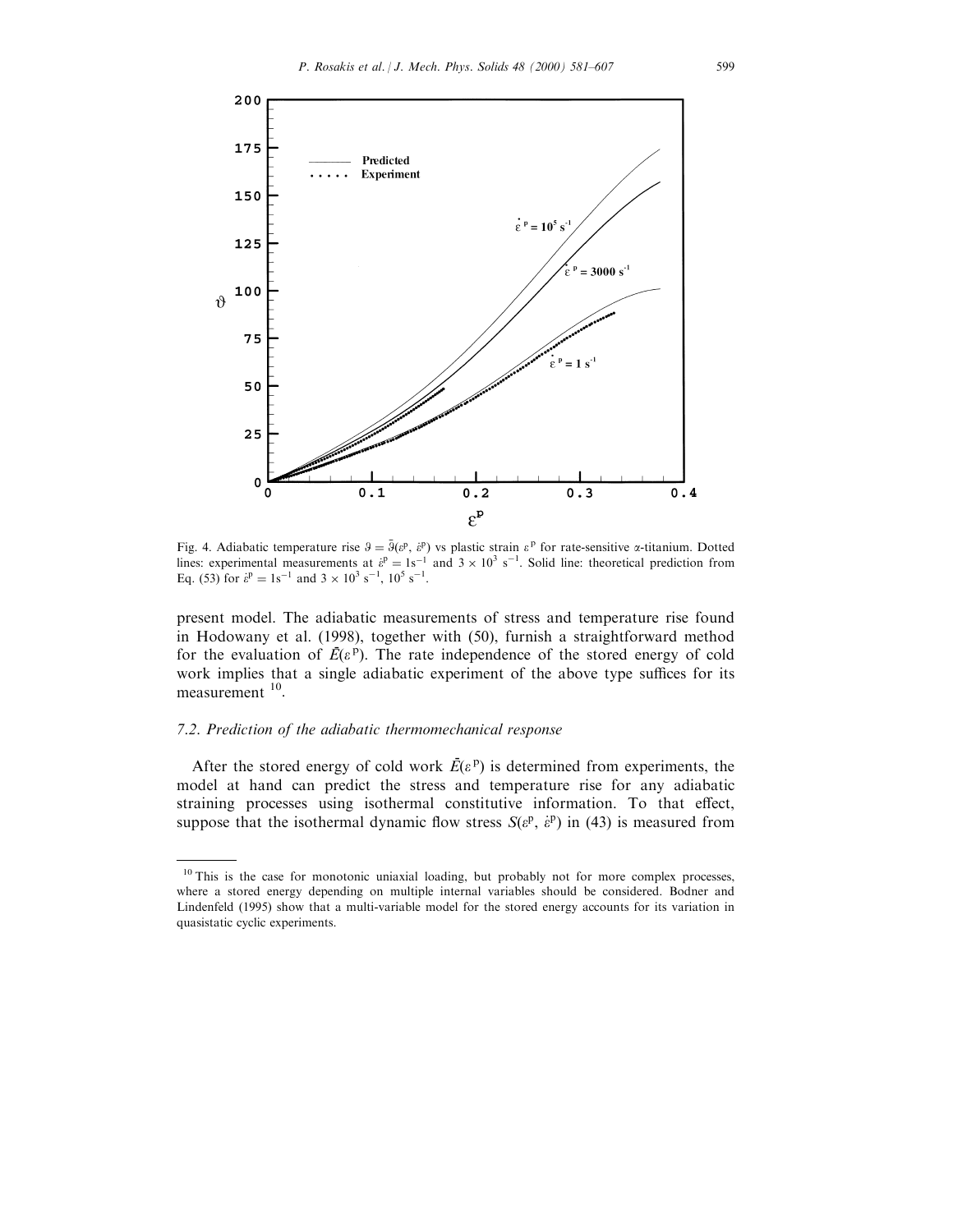

Fig. 5. Adiabatic stress response  $\sigma = \bar{\sigma}(\varepsilon^p, \varepsilon^p)$  vs plastic strain  $\varepsilon^p$  for rate-sensitive  $\alpha$ -titanium. Dotted lines: experimental measurements at  $\dot{\epsilon}^p = 1s^{-1}$  and  $3 \times 10^3$  s<sup>-1</sup>. Solid line: theoretical prediction from Eq. (54) for  $\dot{\epsilon}^p = 1s^{-1}$  and  $3 \times 10^3$  s<sup>-1</sup>,  $10^5$  s<sup>-1</sup>.

dynamic tests at the reference temperature  $\theta_0$ , as described prior to (43). We assume linear thermal softening in (42) and choose

$$
f(\theta) = 1 - b\theta,\tag{51}
$$

where b is the thermal softening coefficient (Meyers, 1994) and  $\theta = \theta - \theta_0$ .

With  $(51)$  in force, the differential equation  $(48)$  for  $9$  becomes linear; for a *constant-rate process* ( $\hat{\epsilon}^{\text{p}}$  = const.), it reduces to

$$
\frac{\partial \bar{\vartheta}}{\partial \varepsilon^p}(\varepsilon^p, \dot{\varepsilon}^p) + mS(\varepsilon^p, \dot{\varepsilon}^p)\bar{\vartheta}(\varepsilon^p, \dot{\varepsilon}^p) = \frac{1}{c}[S(\varepsilon^p, \dot{\varepsilon}^p) - \bar{E}'(\varepsilon^p)], \quad m = b/c.
$$
 (52)

The solution, subject to the initial condition  $\bar{3}(0, \dot{\varepsilon}^{\mathrm{p}}) = 0$ , is given by

$$
\bar{\vartheta}(\varepsilon^{\mathbf{p}},\,\dot{\varepsilon}^{\mathbf{p}}) = \frac{1}{c} \int_0^{\varepsilon^{\mathbf{p}}} [S(\varepsilon,\,\dot{\varepsilon}^{\mathbf{p}}) - \bar{E}'(\varepsilon)] e^{-m \int_{\varepsilon}^{\varepsilon^{\mathbf{p}}} S(\gamma,\,\dot{\varepsilon}^{\mathbf{p}}) \mathrm{d}\gamma} \mathrm{d}\varepsilon. \tag{53}
$$

From this, one immediately obtains a formula for the adiabatic stress  $\sigma = \bar{\sigma}(\varepsilon^p, \varepsilon^p)$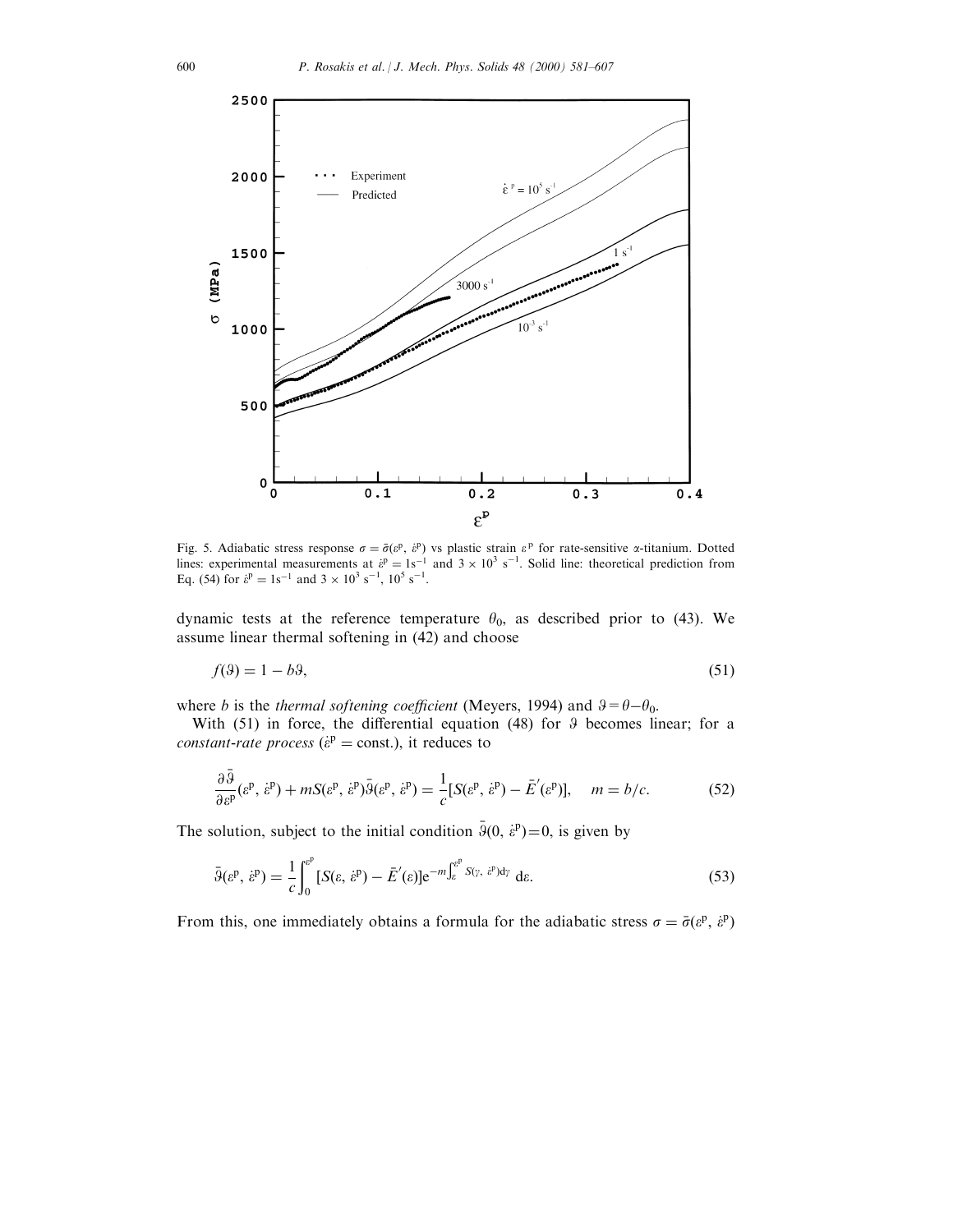

Fig. 6. Stored energy of cold work  $\bar{E}(\varepsilon^p)$  vs plastic strain  $\varepsilon^p$  for rate-sensitive *a*-titanium; calculated from Eq. (50) using the experimental data for  $\theta = \bar{\theta}(\varepsilon^p, \varepsilon^p)$  and  $\sigma = \bar{\sigma}(\varepsilon^p, \varepsilon^p)$  at  $\varepsilon^p = 1$ s<sup>-1</sup> and  $3 \times 10^3$  $s^{-1}$  from Figs. 4 and 5.

by substitution of  $(53)$  into  $(49)$ , using  $(51)$ :

$$
\bar{\sigma}(\varepsilon^{\mathbf{p}},\,\dot{\varepsilon}^{\mathbf{p}}) = S(\varepsilon^{\mathbf{p}},\,\dot{\varepsilon}^{\mathbf{p}})\mathrm{e}^{-m\int_0^{\varepsilon^{\mathbf{p}}} S(\varepsilon,\,\dot{\varepsilon}^{\mathbf{p}})\mathrm{d}\varepsilon} \Bigg[1+m\int_0^{\varepsilon^{\mathbf{p}}} \bar{E}'(\varepsilon)\mathrm{e}^{m\int_0^{\varepsilon} S(\gamma,\,\dot{\varepsilon}^{\mathbf{p}})\mathrm{d}\gamma} \mathrm{d}\varepsilon\Bigg].\tag{54}
$$

This relates the adiabatic stress  $\bar{\sigma}(\varepsilon^p, \varepsilon^p)$  to its isothermal analogue  $S(\varepsilon^p, \varepsilon^p)$ ; these two differ because of thermal softening due to the adiabatic temperature rise  $\bar{9}$ . The latter is due to conversion of plastic work into heat, hence, it involves the stored energy of cold work  $\vec{E}(\varepsilon^p)$ .

For a *rate-independent material* with  $h(\hat{\epsilon}^p) = 1$  and  $S(\epsilon^p, \hat{\epsilon}^p) = \sigma_0(\epsilon^p)$  in (42) and (43),  $\bar{\theta}$  and  $\bar{\sigma}$  reduce to rate-independent functions of plastic strain:

$$
\bar{\vartheta}(\varepsilon^{\mathbf{p}}) = \frac{1}{c} \int_0^{\varepsilon^{\mathbf{p}}} [\sigma_0(\varepsilon) - \bar{E}'(\varepsilon)] e^{-m \int_{\varepsilon}^{\varepsilon^{\mathbf{p}}} \sigma_0(\gamma) d\gamma} d\varepsilon, \quad \bar{\sigma}(\varepsilon^{\mathbf{p}}) = \sigma_0(\varepsilon^{\mathbf{p}}) [1 - b \bar{\vartheta}(\varepsilon^{\mathbf{p}})]. \tag{55}
$$

These are compared with experimental measurements for aluminum in Figs. 1 and 2.

We compare the predictions of (53) and (54) with experimental measurements of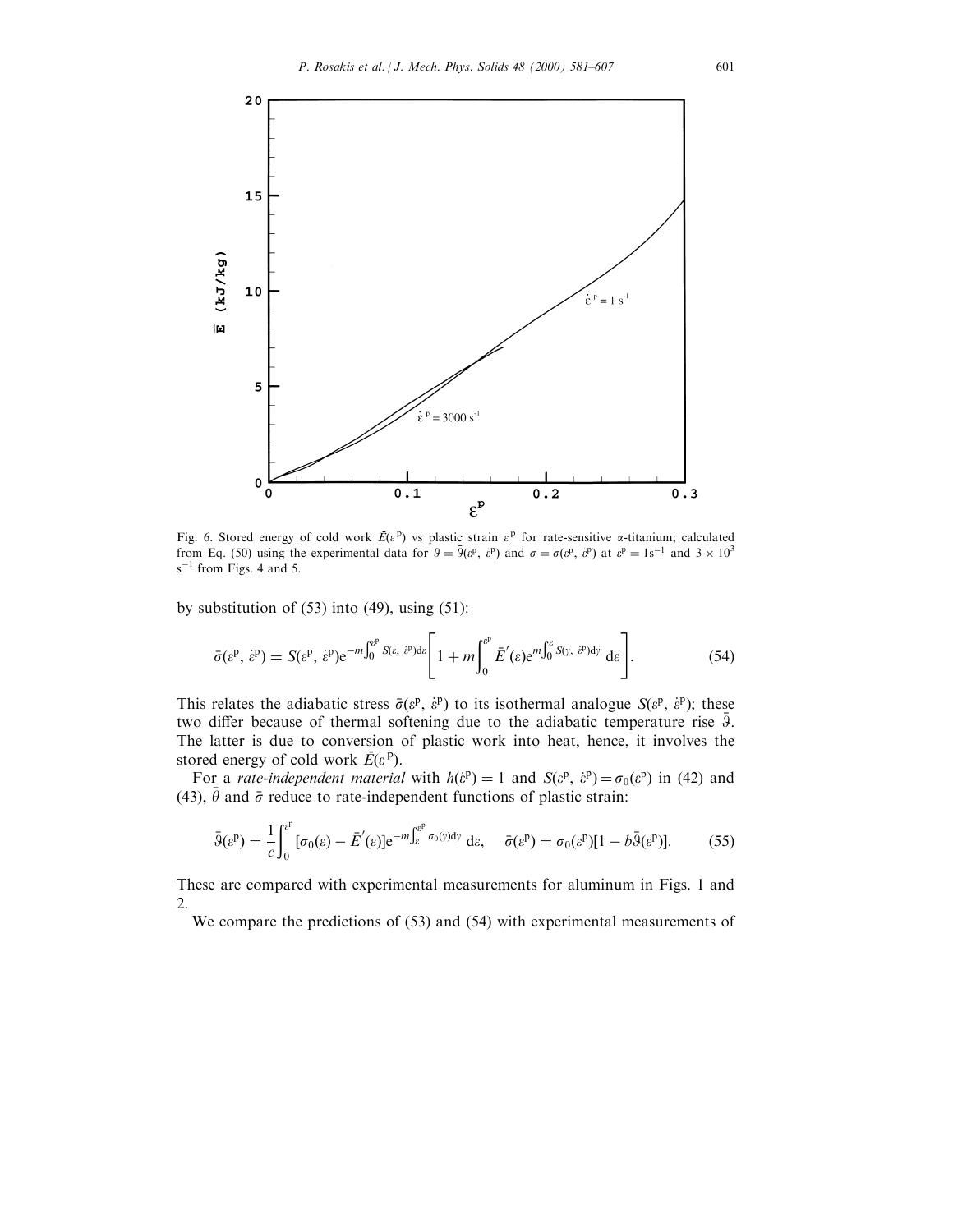the adiabatic response at different strain rates for  $\alpha$ -Ti. A single experiment at the reference temperature  $\theta_0$ =293 K and at a fixed rate  $\varepsilon^p = 1$  s<sup>-1</sup>, was used to obtain  $\vec{E}(\varepsilon^{\text{p}})$  (see above, Section 7.1, and Fig. 6). The function  $S(\varepsilon^{\text{p}}, \varepsilon^{\text{p}}) = \sigma_0(\varepsilon^{\text{p}})h(\varepsilon^{\text{p}})$  is determined as follows: first  $\sigma_0(\varepsilon^p)$  is measured experimentally for a very low rate  $\dot{\epsilon}_0^p = 10^{-3}$  s<sup>-1</sup> at  $\theta_0$ . Then  $h(\dot{\epsilon}^p)$  is assumed to be of the form

$$
h(\dot{\varepsilon}^{\mathbf{p}}) = 1 + C \log_{10}(\dot{\varepsilon}^{\mathbf{p}}/\dot{\varepsilon}_0^{\mathbf{p}}).
$$

The constant C is obtained by measuring the variation of the initial yield stress  $\sigma_0(0)h(\hat{\varepsilon}^p)$  with strain rate through dynamic experiments and fitting to the above form.

Eqs. (53) and (54) were used to predict the adiabatic stress and temperature rise at strain rates of  $\dot{\epsilon}^{\text{p}} = 1 \text{ s}^{-1}$ ,  $3 \times 10^3 \text{ s}^{-1}$  and  $10^5 \text{ s}^{-1}$ . The results are compared with experimental measurements at the first two of these rates in Fig. 4 for the temperature, and Fig. 5 for the stress.

## 8. The fraction of plastic work rate converted into heating

Within the specialized constitutive framework developed in Sections  $4-7$ , we reexamine the form of the energy balance equation, paying particular attention to Examine the form of the energy balance equation, paying particular attention to<br>the fraction  $\beta$  of plastic work rate  $\vec{W}^P = \sigma \hat{\epsilon}^P$  converted into inelastic heating  $\vec{Q}^P$ . In a homogeneous adiabatic process, after neglecting thermoelastic heating, the energy balance reduces to the simple form (47):  $c\dot{\theta} = Q^P = \beta \dot{W}^P$ . Here  $\beta = Q^P / \dot{W}^P$ defined in  $(17)$  may also be expressed as

$$
\beta = \frac{c\dot{\theta}}{\sigma \dot{\epsilon}^{\text{p}}}.\tag{56}
$$

This allows  $\beta$  to be extracted from experimental measurements of the temperature and stress versus plastic strain during a Kolsky-bar test, without prior knowledge of the stored energy of cold work.

At the same time, the constitutive model at our disposal allows a theoretical prediction of  $\beta$ . Recalling (23), we have  $\dot{Q}^p = \dot{W}^p - \dot{E}$ . Then (17) and (36) furnish

$$
\beta = \frac{\dot{Q}^{\mathrm{p}}}{\dot{W}^{\mathrm{p}}} = 1 - \frac{\bar{E}'(\xi)\dot{\xi}}{\sigma \dot{\varepsilon}^{\mathrm{p}}} = 1 - \frac{\bar{E}'(\xi)}{|\sigma|} = \hat{\beta}(\sigma, \xi). \tag{57}
$$

As a result,  $\beta$  is determined by the constitutive law once the stored energy of cold work  $\vec{E}(\xi)$  is specified. In (57) one may use (42) for the flow stress and set  $\sigma =$  $\sigma_0(\varepsilon^p) f(\varepsilon^p) h(\varepsilon^p)$ . This shows that for general thermoplastic processes  $\beta = \tilde{\beta}(\varepsilon^p, \theta, \varepsilon^p)$ depends on plastic strain, strain rate and temperature. Its form is determined by the stored energy of cold work, but also the strain hardening, strain-rate hardening and thermal softening characteristics of the material. For an adiabatic homogeneous process at a constant rate, we may employ (54) for the adiabatic stress  $\bar{\sigma}(\varepsilon^p, \varepsilon^p)$  in order to obtain an analytical expression for the dependence of  $\beta$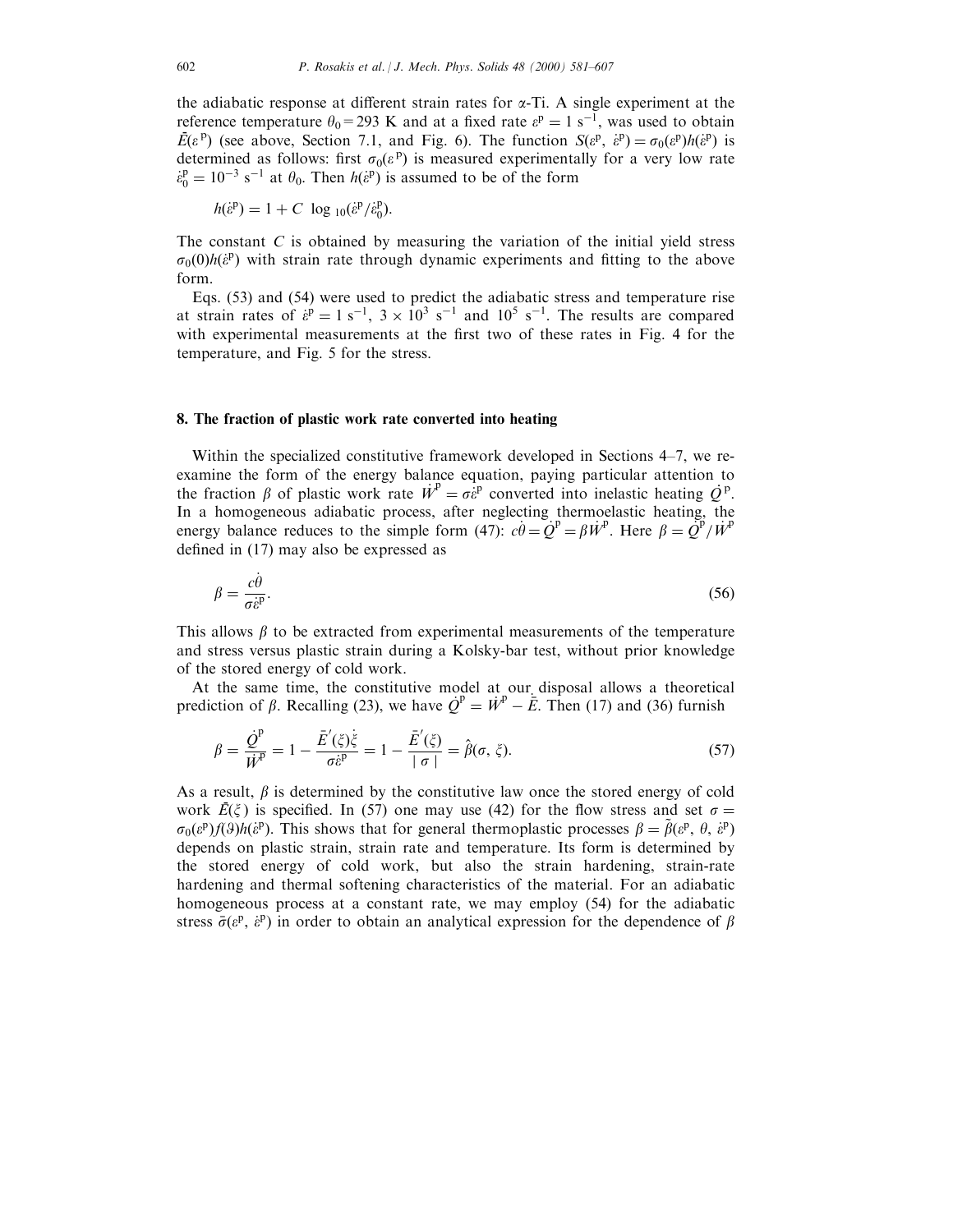on strain and strain rate:

$$
\beta = \bar{\beta}(\varepsilon^{\mathsf{p}}, \dot{\varepsilon}^{\mathsf{p}}) = 1 - \frac{\bar{E}'(\varepsilon^{\mathsf{p}})}{\bar{\sigma}(\varepsilon^{\mathsf{p}}, \dot{\varepsilon}^{\mathsf{p}})}.
$$
\n(58)

For rate-independent materials one uses (55) in place of (54), so that  $\beta = \bar{\beta}(\varepsilon^p)$ . In (58)  $\vec{E}(\varepsilon^{\text{p}})$  is obtained from an experiment at a single strain rate, as described in Section 7.1. In Fig. 7, predicted values of  $\beta$  from (58) for aluminum are compared with experimentally obtained values from (56) for strain rates  $\hat{\epsilon}^{\text{p}} = 10^3 \text{ s}^{-1}$  and  $3 \times 10^3$  s<sup>-1</sup>. As expected, experimental values of  $\beta$  are essentially rate-insensitive. The model captures well the strong dependence of  $\beta$  on strain; it is found to initially decrease, reach a minimum of less than 0.3 at  $\varepsilon^p \approx 0.07$ , then increase with strain.

For a-titanium, an analogous comparison is shown in Fig. 8. The dependence of



Fig. 7. Fraction  $\beta$  of plastic work rate converted into heating vs plastic strain  $\varepsilon^p$  for rate-insensitive 2024-T351 aluminum. Dashed and dotted lines: experimentally obtained values from Eq. (56) at strain rates  $\dot{\epsilon}^p = 10^3 \text{ s}^{-1}$  and  $3 \times 10^3 \text{ s}^{-1}$ ; see also Hodowany et al. (1998). Solid line: theoretical prediction  $\beta = \bar{\beta}(e^p)$  from Eq. (58), using  $\bar{E}(e^p)$  from Fig. 3 and  $\sigma = \bar{\sigma}(e^p)$  from Eq. (55) (solid line in Fig. 2).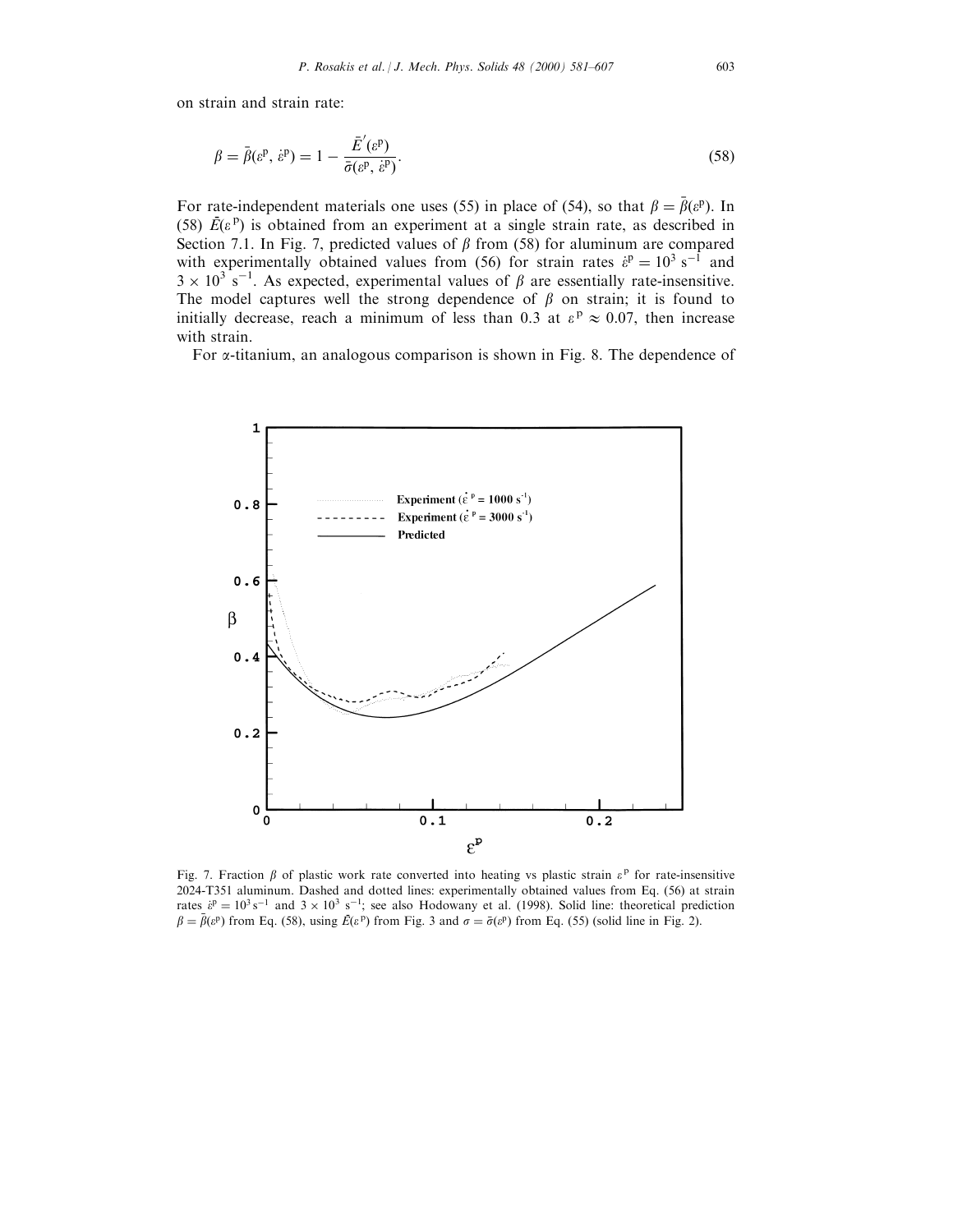$\beta$  on strain is somewhat less dramatic than for aluminum. However, the rate dependence of the material is prominent in both the measured and the predicted results. For  $\varepsilon^p = 1$  s<sup>-1</sup>,  $\beta$  oscillates around an average value of 0.65, while for  $\varepsilon^p =$  $3 \times 10^{3}$  s<sup>-1</sup> its average is roughly 0.8. This increase is largely due to strain-rate hardening.

These results indicate that aluminum stores a higher fraction of plastic work than  $\alpha$ -titanium. In numerical simulations of dynamic penetration of aluminum plates, Camacho and Ortiz (1997) achieved better agreement with experimental results when  $\beta$  was chosen to be zero than with the choice  $\beta=0.9$ .

#### 8.1. Concluding remarks

One of the points hopefully clarified by the present study is that  $\beta$  is a historydependent quantity. The analytical expression obtained when (54) is combined



Fig. 8. Fraction  $\beta$  of plastic work rate converted into heating vs plastic strain  $\varepsilon^{\text{p}}$  for rate-sensitive  $\alpha$ titanium. Dotted lines: experimentally obtained values from Eq. (56) at strain rates  $\dot{\epsilon}^{\text{p}} = 1 \text{ s}^{-1}$  and  $3 \times 10^3$  s<sup>-1</sup>; see also Hodowany et al. (1998). Solid line: theoretical prediction  $\beta = \bar{\beta}(\varepsilon^p, \varepsilon^p)$  from Eq. (58), using  $\vec{E}(\varepsilon^p)$  from Fig. 6 and  $\sigma = \vec{\sigma}(\varepsilon^p, \varepsilon^p)$  from Eq. (54) (solid line in Fig. 5).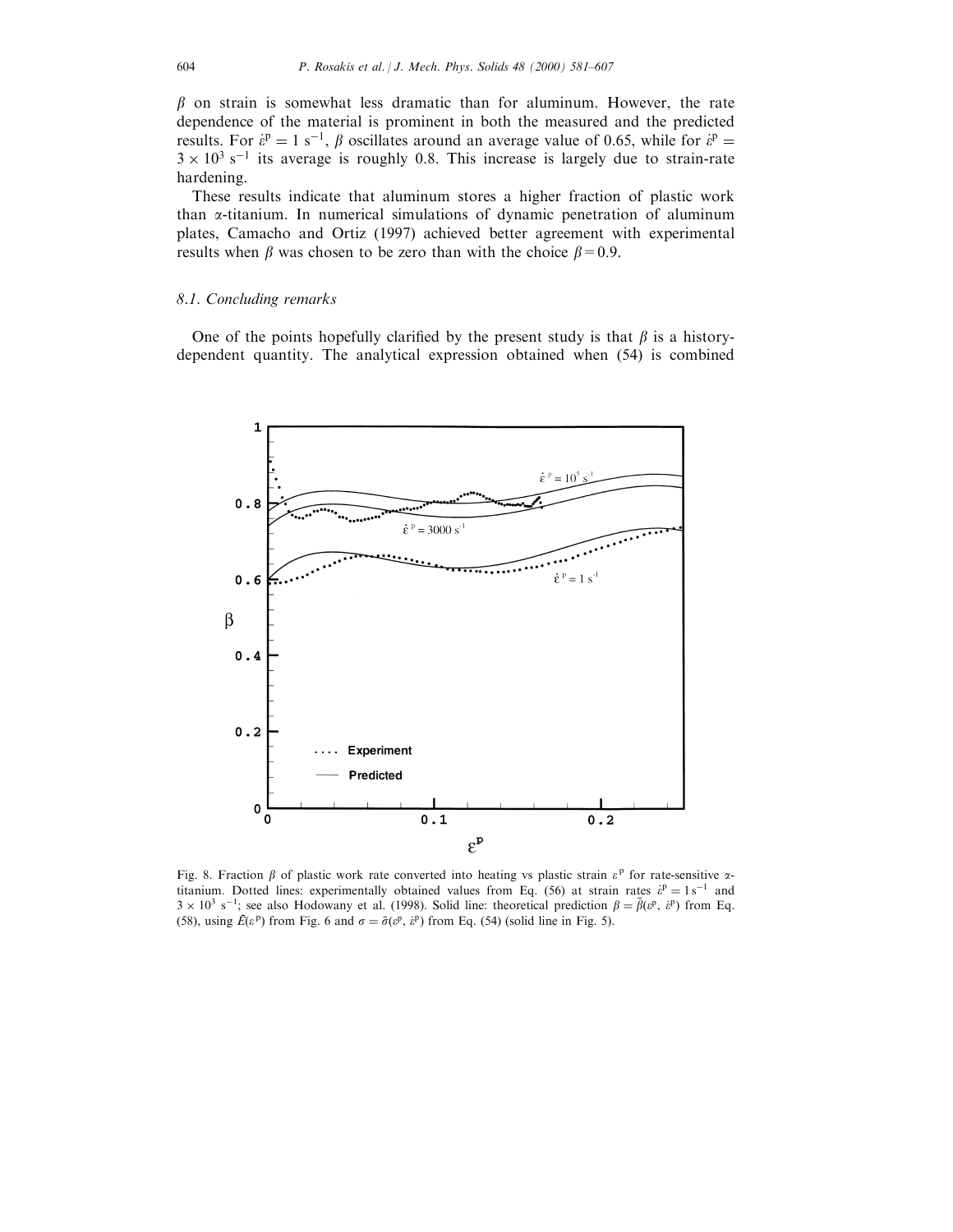with (58) is valid only for adiabatic processes at a constant strain rate. For more general processes, it is impossible to express  $\beta$  as a function only of strain and strain rate: the temperature, which affects the stress [hence,  $\beta$  in (57)] through thermal softening, enters in a complex fashion through the solution of the energy equation  $(32)$ ; this is a partial differential equation in the presence of heat conduction.

Within the confines of the present constitutive framework, the assumption that  $\beta$  is constant is inconsistent with the rate independence of the stored energy of cold work, which is a fundamental consequence of thermodynamics. It would seem that the only justification for a *priori* assumptions on  $\beta$  is a lack of information on the stored energy of cold work.

Instead, a consistent constitutive model for thermoplasticity must include an appropriate expression for the stored energy of cold work; we have demonstrated a method for the experimental determination of this function. Its specification, together with the usual evolution laws and the energy balance equation, allows the complete prediction of the material response to arbitrary thermomechanical processes.

#### Acknowledgements

This work was initiated while P.R. was on leave at the California Institute of Technology; he would like to thank J. K. Knowles and the GALCIT Faculty for their hospitality, also the National Science Foundation for support through Grant MSS-9312858. G.R. and A.J.R. gratefully acknowledge support from the Office of Naval Research (Scientific Officer: Dr Y. D. S. Rajapakse) through Grant N0014-95-1-0453 and the National Science Foundation through Grant CMS-9204026.

#### References

Antman, S.S., 1995. Nonlinear Problems of Elasticity. Springer-Verlag, New York.

- Aravas, N., Kim, K-S., Leckie, F.A., 1990. On the calculation of the stored energy of cold work. J. Eng. Mater. Technol. 112, 465-470.
- Belytschko, T., Moran, B., Kulkarni, M., 1991. On the crucial role of imperfections in quasi-static viscoplastic solutions. J. Appl. Mech. 58, 658-665.
- Bever, M.B., Holt, D.L., Tichener, A.L., 1973. The stored energy of cold work. Prog. Mat. Sci. 17, 1-190.
- Bodner, S.R., Lindenfeld, A., 1995. Constitutive modeling of the stored energy of cold work under cyclic loading. Eur. J. Mech.  $A -$  Solids 14, 333-348.
- Bowen, R.M., 1989. Introduction to Continuum Mechanics for Engineers. Plenum, New York.
- Carlson, D.E., 1972. Truesdell, C. (Ed.), Linear Thermoelasticity. Encyclopedia of Physics, VIa/2. Springer-Verlag, Berlin.
- Camacho, G.T., Ortiz, M., 1997. Adaptive lagrangian modeling of ballistic penetration of metallic targets. J. Computer Meth. Appl. Mech. Eng. 142, 269-301.
- Chaboche, J.L., 1993. Cyclic viscoplastic constitutive equations I: a thermodynamically consistent formulation. J. Appl. Mech. 60, 813-821.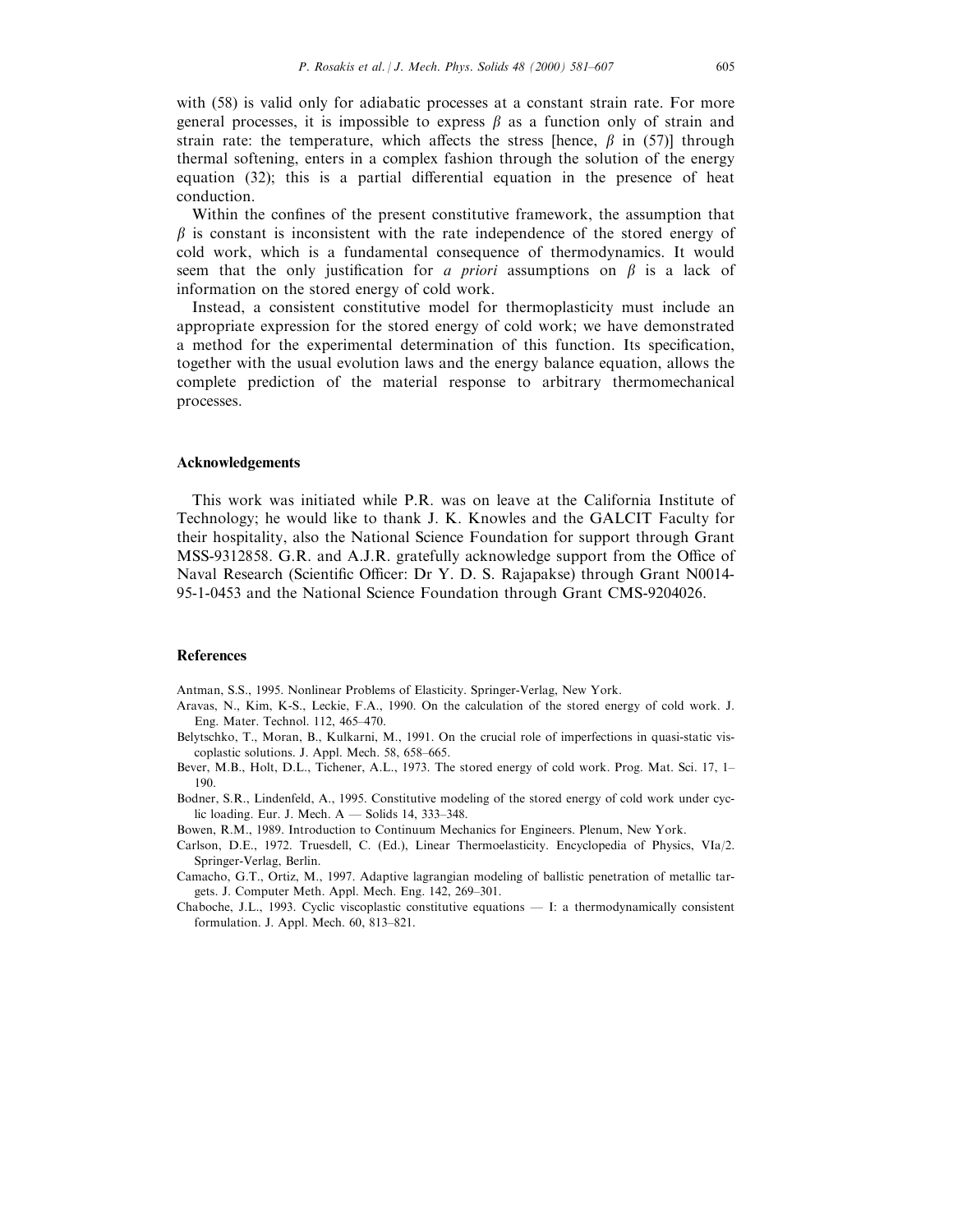- Clifton, R.J., Duffy, J., Hartley, K.A., Shawki, T.J., 1984. On critical conditions for shear band formation at high strain rates. Scripta Met. 18, 443-448.
- Coleman, B.D., Gurtin, M.E., 1967. Thermodynamics with internal state variables. J. Chem. Phys. 47, 597.
- Coleman, B.D., Noll, W., 1963. The thermodynamics of elastic materials with heat conduction and viscosity. Arch. Rational Mech. Anal. 13, 176-178.
- Dienes, J.K., 1996. A unified theory of flow, hot spots, and fragmentation with an application to explosive sensitivity. In: Davison, L. (Ed.), High Pressure Shock Compression of solids  $\overline{\phantom{a}}$  II. Springer-Verlag, New York.
- Farren, W.S., Taylor, G.I., 1925. The heat developed during plastic extension of metals. Proc. Roy. Soc. London A107, 422-451.
- Hodowany, J., Ravichandran, G., Rosakis, A.J., Rosakis, P., 1998. On the partition of plastic work into heat and stored energy in metals; Part I: Experiments. GALCIT Technical Report SM No. 98- 7, California Institute of Technology, Pasadena, CA.
- Howe, P.M., Gibbons Jr, G., Webber, P.E., 1985. An experimental investigation of the role of shear in initiation and of detonation by impact. In: Proceedings of the Eighth International Symposium on Detonation, Albuquerque.
- Johnson, G.R., Hoegfeldt, J.M., Lindholm, U.S., Nagy, A., 1983. Response of various metals to large torsional strains over a large range of strain rates — I: Ductile metals. J. Eng. Mater. Technol. 105,  $42 - 47.$
- Kapoor, R., Nemat-Nasser, S., 1998. Determination of temperature rise during high-strain rate deformation. Mech. Mater. 27, 1-12.
- Klopp, R.W., Clifton, R.J., Shawki, T.G., 1985. Pressure-shear impact and the dynamic visco-plastic response of metals. Mech. Mater. 4, 375-385.
- Lubliner, J., 1972. On the thermodynamic foundations of non-linear solid mechanics. J. Non-Linear Mech. 7, 237.
- Lubliner, J., 1990. Plasticity Theory. Macmillan, New York.
- Marusich, T.D., Ortiz, M., 1995. Modeling and simulation of high-speed machining. Int. J. Numer. Meth. Eng. 38, 3675-3694.
- Mason, J.J., Rosakis, A.J., Ravichandran, G., 1993. On the strain and strain-rate dependence of the fraction of plastic work converted into heat: an experimental study using high-speed infrared detectors and the Kolsky bar. Mech. Mater. 17, 135.
- Meyers, M.A., 1994. Dynamic Behavior of Materials. Wiley, New York.
- Needleman, A., Tvergaard, V., 1995. Analysis of a brittle-ductile transition under dynamic shear loading. Int. J. Solid Struct. 32, 2571-2590.
- Perzyna, P., 1966. Fundamental problems in viscoplasticity. Adv. Appl. Mech. 9, 243-377.
- Rice, J.R., 1970. On the structure of stress-strain relations for time-dependent plastic deformation in metals. J. Appl. Mech. 37, 728-737.
- Rice, J.R., 1971. Inelastic constitutive relations for solids: an internal variable theory and its application to metal plasticity. J. Mech. Phys. Solids 19, 433.
- Simo, J.C., Miehe, C., 1992. Associative coupled thermoplasticity at finite strain formulation, numerical analysis and implementation. Comput. Meth. 98, 41-104.
- Taylor, G.I., Quinney, H., 1937. The latent heat remaining in a metal after cold working. Proc. Roy. Soc. London A163, 157-181.
- Tong, W., Ravichandran, G., 1995. Inertial effects on void growth in porous viscoplastic materials. J. Appl. Mech. 62, 633–639.
- Truesdell, C., 1984. Rational Thermodynamics. Springer-Verlag, New York.
- Truesdell, C., Toupin, R.A., 1960. Flügge, S. (Ed.), The Classical Field Theories. Encyclopedia of Physics, III/1. Springer-Verlag, Berlin.
- Wright, T.W., Ockendon, H., 1992. A model for fully developed shear bands. J. Mech. Phys. Solids 40, 1217±1226.
- Zehnder, A.T., 1990. A model for heating due to plastic work. Mech. Res. Comm. 18, 23.
- Zehnder, A.T., Rosakis, A.J., 1991. On the temperature distribution in the vicinity of dynamically propagating cracks in 4340 steel. J. Mech. Phys. Solids 39, 385.